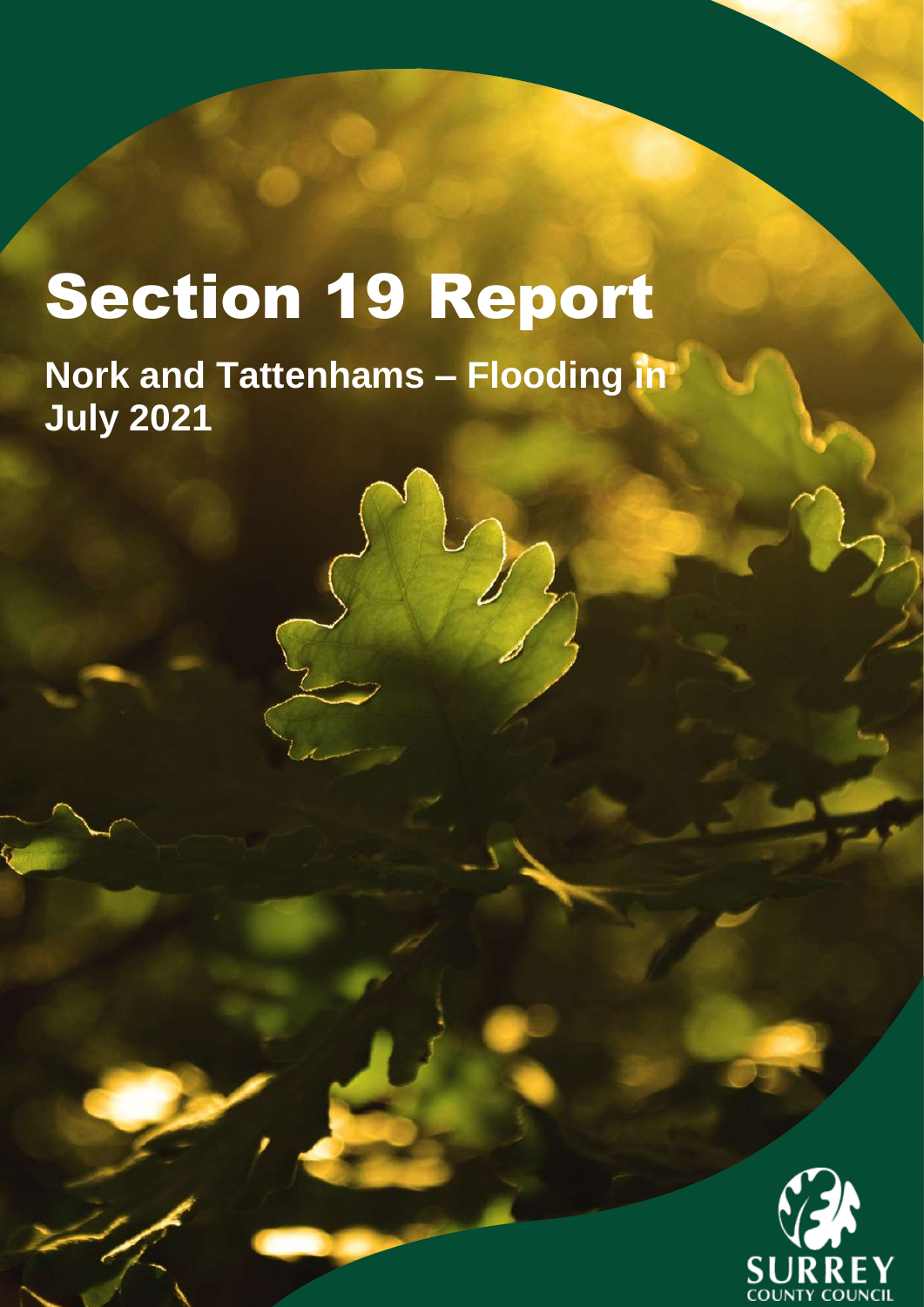| Catchment 1 – Great Tattenhams, Upland Way, Rosebushes and Reigate Road, and Shawley |  |
|--------------------------------------------------------------------------------------|--|
|                                                                                      |  |
|                                                                                      |  |
|                                                                                      |  |
|                                                                                      |  |
|                                                                                      |  |
| Catchment 2 - Nork Way, Green Curve and Roundwood Way, Burgh Wood  11                |  |
|                                                                                      |  |
|                                                                                      |  |
|                                                                                      |  |
|                                                                                      |  |
|                                                                                      |  |
|                                                                                      |  |
|                                                                                      |  |
|                                                                                      |  |
|                                                                                      |  |
|                                                                                      |  |
|                                                                                      |  |
|                                                                                      |  |
|                                                                                      |  |
|                                                                                      |  |
|                                                                                      |  |
|                                                                                      |  |
|                                                                                      |  |
|                                                                                      |  |
|                                                                                      |  |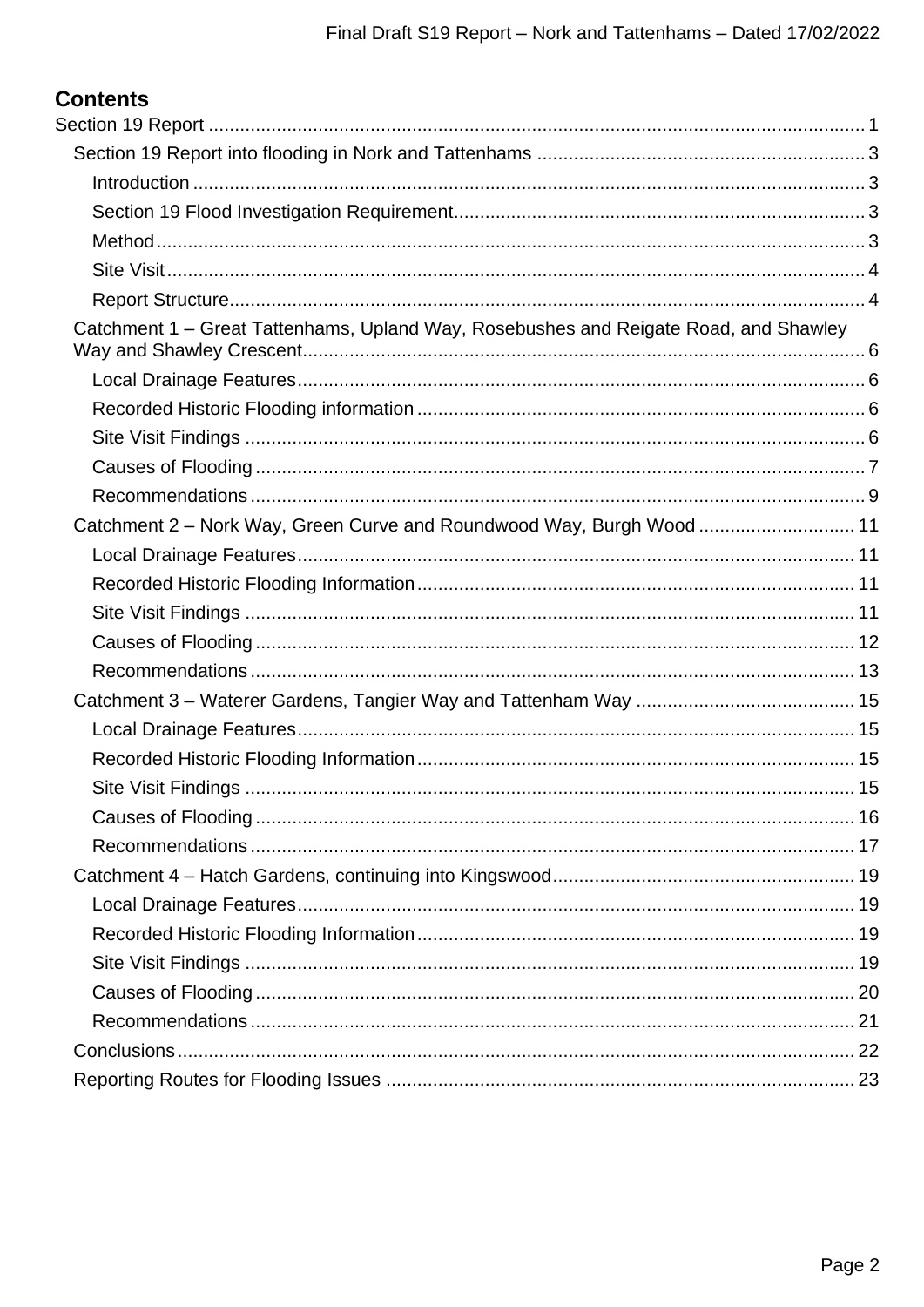# <span id="page-2-0"></span>**Section 19 Report into flooding in Nork and Tattenhams**

## <span id="page-2-1"></span>**Introduction**

This report is being written following flooding to multiple properties in the Nork and Tattenhams area of Reigate and Banstead borough. The flooding in most locations was a repeated event with similar flooding happening on 13<sup>th</sup> August 2020.

This report details the results of the investigations undertaken into the flooding that occurred on 12<sup>th</sup> July 2021. The report will describe the flooding impacts, causes of the flooding and which Risk Management Authorities (RMAs) have duties related to the flooding at each of the locations impacted in Nork and Tattenhams.

Recommendations will be made for ways that the risk of flooding can be mitigated in those locations which will be passed to the relevant RMA or team for decisions. Overarching recommendations will also be made for the wider area. This document is not an action plan or an agreement that the recommendations provided in this report will be completed by the relevant RMAs.

The supporting data has been put together based on records of internal property flooding and road closure information from a variety of sources. While every effort has been made to verify the information, the nature of the data and the methods used to collate this information mean that it does not include every occurrence of flooding. This data only identifies where flooding has been reported and is indicative only.

# <span id="page-2-2"></span>**Section 19 Flood Investigation Requirement**

Under the Flood and Water Management Act (2010) the Lead Local Flood Authority (LLFA) must (to the extent that it considers it necessary or appropriate) undertake an investigation on becoming aware of a flood incident within its area.

An LLFA is defined under Section 6(7) of the Flood and Water Management Act as being the County Council for that area. Section 19(1) requires that the investigation determines the RMAs that have relevant flood risk management functions and whether each of those authorities have exercised or is proposing to exercise those functions in response to the flood.

Section 19(2) requires that the LLFA publishes the results of its investigation and notifies the relevant risk management authorities accordingly.

The Surrey Flood Risk Partnership Board has set out parameters for when a formal Section 19 report is triggered. These can be viewed on the [Surrey County Council website.](https://www.surreycc.gov.uk/community/emergency-planning-and-community-safety/flooding-advice/more-about-flooding/surrey-s19-flood-investigations)

# <span id="page-2-3"></span>**Method**

This investigation has been undertaken using both desk and site-based studies while also referring to previous investigation reports from similar flooding in August 2020.

#### **Desk Study**

The desk studies undertaken for each site reviewed flood risk data including surface water flood risk and groundwater flood risk as well as utilising existing reports of flooding held by Surrey County Council. Photos have also been provided by impacted residents giving a good indication of how the flooding occurred and these were reviewed at this stage. Kaarbontech (SCC's highway drainage database) has also been used to identify drainage features in the area and their maintenance records.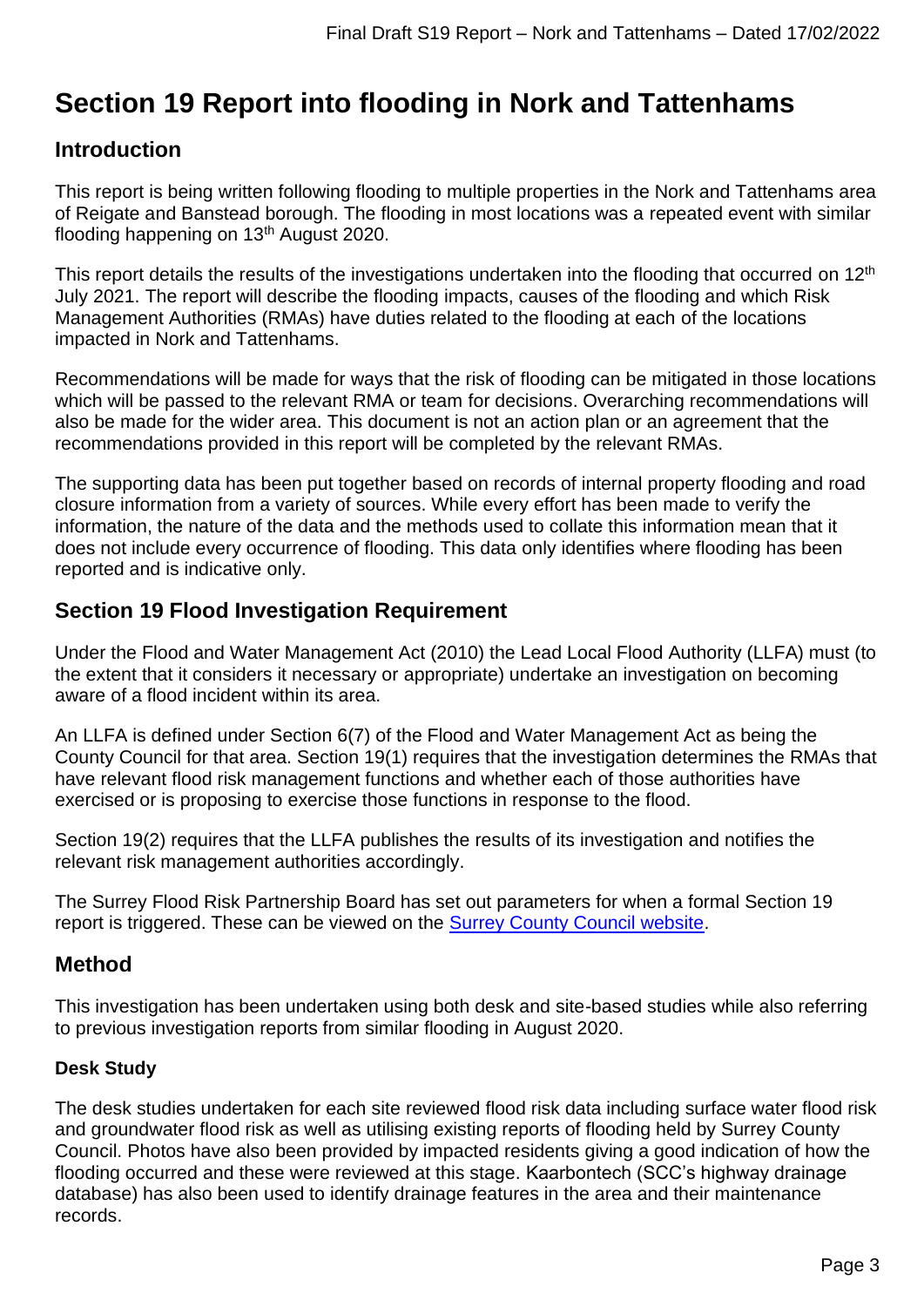Flood Risk

- Surface Water Flood Risk
	- o There is a high risk of surface water flooding at each of these catchments
- Groundwater Flood Risk
	- o The Nork and Tattenhams area is marked as having limited potential of groundwater flooding. This is likely due to the permeable nature of the chalk bedrock though as times of high groundwater may come to the surface.
- Fluvial Flood Risk
	- $\circ$  The area is in flood zone 1 and at very low risk of being flooded by rivers with no main rivers close to these catchments.

# <span id="page-3-0"></span>**Site Visit**

A visit has been undertaken to each of the sites identified in this report to confirm the impact and extent of the flooding that occurred to properties on the 12<sup>th</sup> July 2021. Notes and photos were taken and have been put into the report in the Annexes.

# <span id="page-3-1"></span>**Report Structure**

For the purposes of this report the Nork and Tattenhams area has been split into four sub catchments. These are shown below in Figure 1. The area has been split to provide bespoke recommendations for each catchment and in some cases specific flow routes. These specific and targeted recommendations may also have a wider impact to the flooding experienced within the greater area.

Catchment 1 comprises Great Tattenhams, Uplands Way, Rosebushes and Reigate Road. Catchment 2 comprises: Nork Way, Roundwood and Green Curve. Catchment 3: Waterer Gardens, Tangier Way and Tattenhams Way. Catchment 4 comprises: Hatch Gardens. For each catchment a desk study and site investigation will be provided, identifying the source, cause and impact of flooding. This will be concluded by a list of recommendations for the consideration of the designated risk management authority.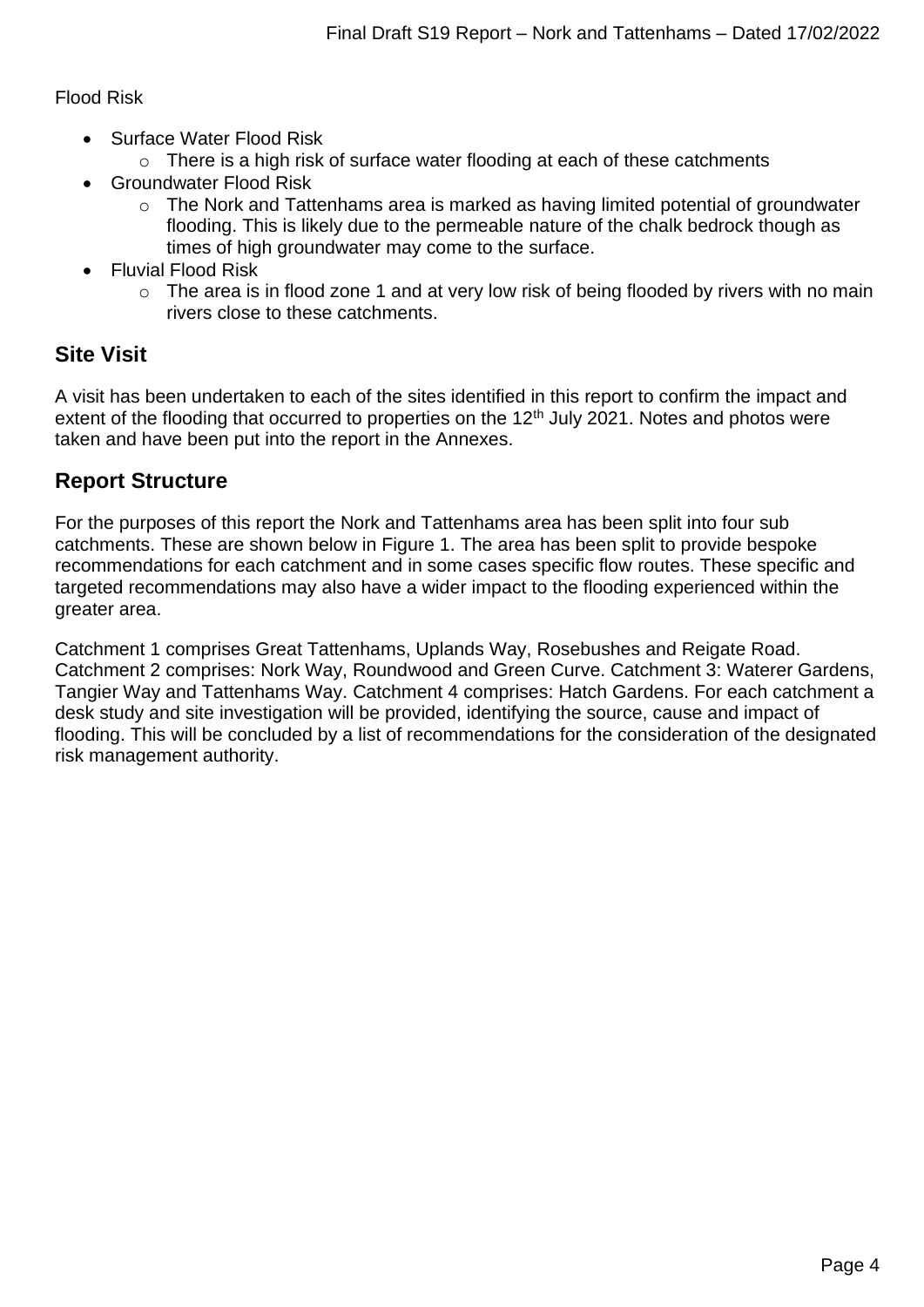

*Figure 1 - Map showing the 4 catchments that have been investigated in Nork and Tattenhams. This uses Risk of Surface Water Flooding data - [Check the long term flood risk for an area in England -](https://www.gov.uk/check-long-term-flood-risk) GOV.UK (www.gov.uk)*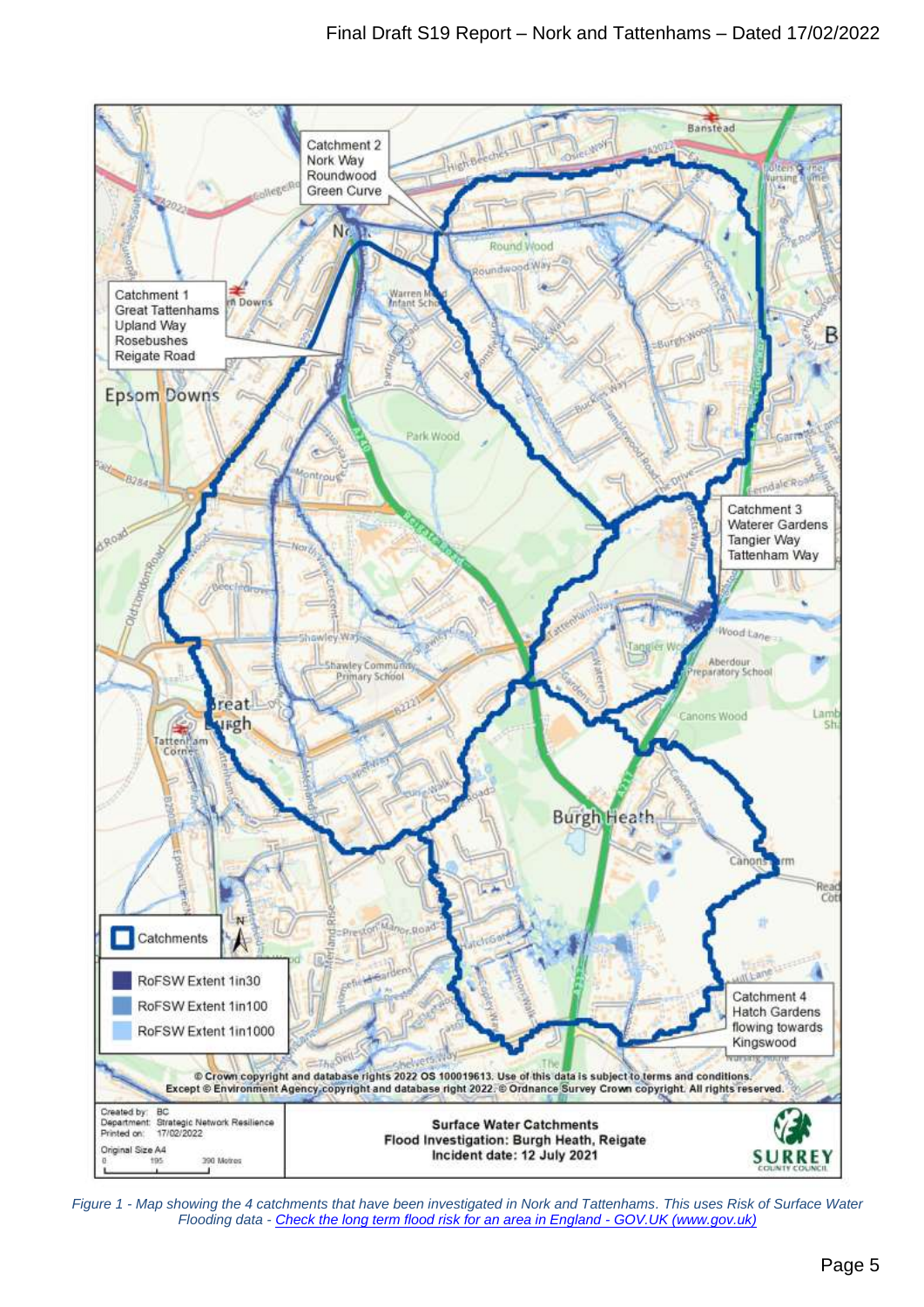# <span id="page-5-0"></span>**Catchment 1 – Great Tattenhams, Upland Way, Rosebushes and Reigate Road, and Shawley Way and Shawley Crescent**

Catchment 1 is made up of 3 smaller flow routes from Great Tattenhams (94 Great Tattenhams and 128 Great Tattenhams) and Shawley Crescent and Shawley Way. Annex A shows the flow routes and the path they follow through the various sites.

# <span id="page-5-1"></span>**Local Drainage Features**

The highway drainage in the area all drains to soakaways on and around the highway as well as private soakaways off the highway. Kaarbontech, Surrey County Council's highway drainage database, shows that the gullies and soakaways were inspected in late 2020 (either November or December 2020). These showed that gullies have collected silt to 25-50% full. These were found to be functioning allowing water to flow away. Further inspections were carried out the day after the flooding (13<sup>th</sup> July 2021). These also showed that most gullies and soakaways were draining well.

Garlic Hill Road has quite an even spacing of gullies along the road but soakaways are only located where there is a junction with other roads, such as the roundabout with Shawley Way and the junction with Yew Tree Bottom Road. The gullies on Garlic Hill Road were last inspected in May 2019 and the soakaways were last inspected in 2005 or 2006. At the junction with Yew Tree Bottom Road more recent inspections have been carried out on or after December 2020. Work has also been done to enlarge a gully pot on the low point of the footpath in July 2021. On Rosebushes, most of the drainage has been inspected on or after 2019 however again there are some soakaways which have not been inspected since 2005/2006.

# <span id="page-5-2"></span>**Recorded Historic Flooding information**

The properties identified in this area are recorded to have flooded previously in August 2020. This was reported following local flooding in the area on 13<sup>th</sup> August 2020.

The area also has a recorded Wetspot (Rei043) which has a score of 158. Wetspots with scores of over 150 are classed as a high scoring Wetspot and are prioritised for capital works. For further information about Wetspots, please refer to the Surrey County Council website.

#### Flooding and wetspots - [Surrey County Council \(surreycc.gov.uk\)](https://www.surreycc.gov.uk/roads-and-transport/roadworks-and-maintenance/report-a-highway-problem/drainage-and-flooding/flooding-and-wetspots)

The wetspot record notes that previous flooding has occurred to 94 Great Tattenhams in June 2016, September 2018 and November 2018 and that flooding to some extent occurs at this location 3-5 times per year.

# <span id="page-5-3"></span>**Site Visit Findings**

The findings for the site visits undertaken in Catchment 1 can be found in the site notes forms in Annex B 1-6 with the path the water flowed mapped in Annexes D 1-4. The main trends from the site visits are discussed below.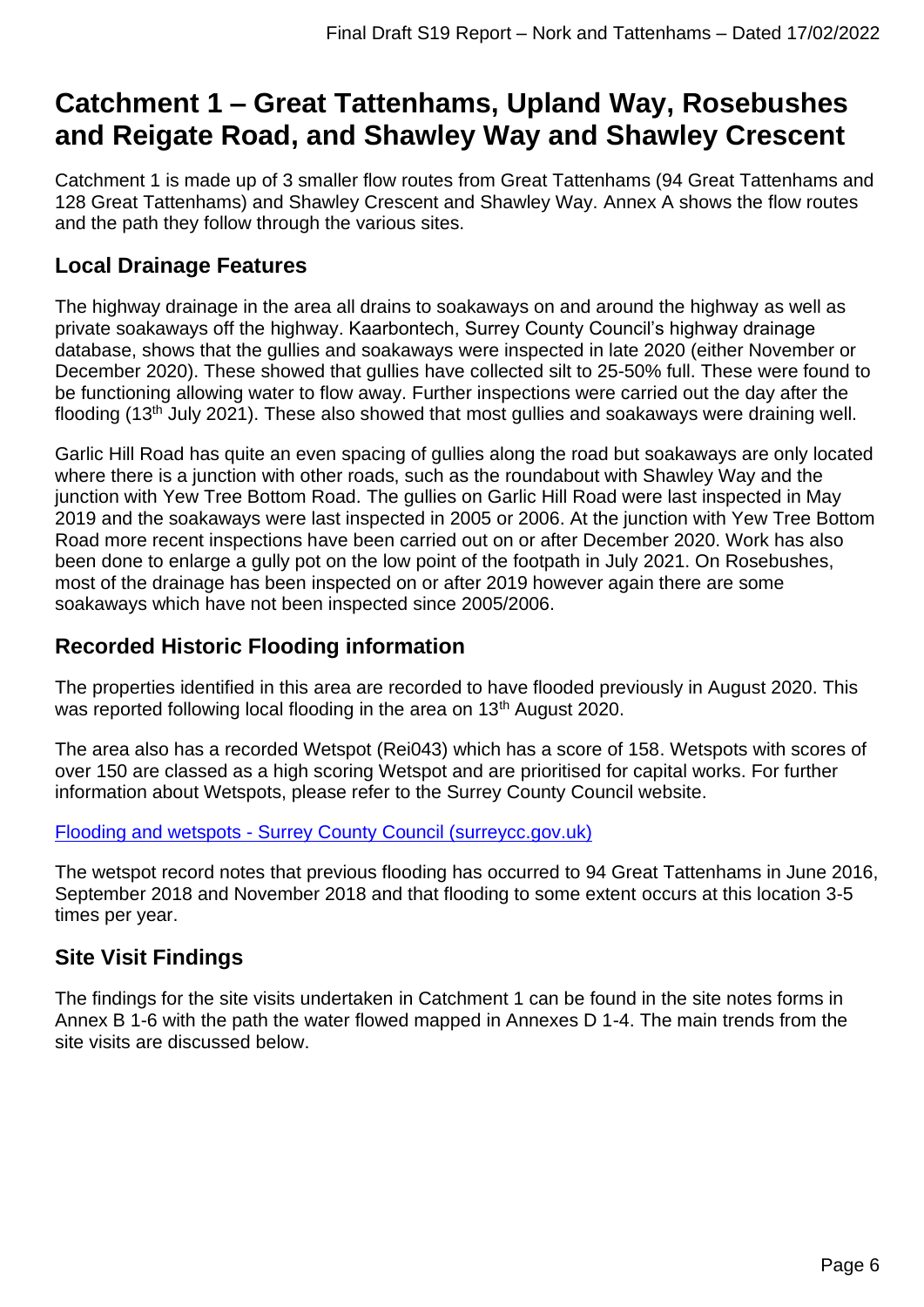The extent of flooding to properties is shown below with properties impacted by sewage marked with an asterisk (\*) in Annex C:

| Internal flooding                    | 6 properties  |
|--------------------------------------|---------------|
| <b>External flooding</b>             | 26 properties |
| Of which reported Sewage interaction | 5 properties  |

*Table 1- Numbers of properties impacted in Catchment 1*

In several cases, internal flooding was avoided by actions undertaken by homeowners. These measures include the use of barriers, sandbags and pumps to divert water away from properties.

The findings of this site visits revealed that there was a short lag time between the rainfall starting in the area and water pooling in the low points. This indicates that the nature of the flooding is quite flashy and likely stems from the very steep nature of the slopes in this area. Residents also reported that due to the speed of the water flowing down the highway, water was skipping over many of the gullies on the highway. This means that water is all flowing to the lowest point in the area. This exceeded the capacity of the drainage at the low point and resulted in flooding at these locations.

This catchment also had a significant number of front gardens which are paved. This is increasing water runoff from surrounding areas on to the highway.

Residents also reported issues of foul water flooding. In each of these cases residents reported that foul water surcharged through manholes either on the highway or next to properties.

The resident of 131 Great Tattenhams also reported flooding however this was solely from the foul sewer manhole in the back garden with no impact from surface water flows coming from the highway.

A further site visit to Reigate Road also found that properties on the eastern side of the road had experienced flooding where properties are situated lower than the highway. Water flows to this location from both Nork Way and Rosebushes following to low points and crossing the footpath via vehicle crossovers to flood driveways and front gardens.

# <span id="page-6-0"></span>**Causes of Flooding**

#### **Catchment wide**

High Rainfall

On the 12<sup>th</sup> July 2021 the Nork and Tattenhams area, like many areas of Surrey, experienced a very high level of rainfall including pockets of rainfall which exceeded 32mm/hr. The average rainfall for the area is approximately 43mm for July.

#### Catchment terrain

This high rainfall and the highly urbanised nature of the area, including lots of hard standing and paved front gardens, meant that water could not soak up into the ground. This caused water to flow overland following the natural topography of the area instead. The paved driveways also rarely have any drainage to prevent water flowing onto the highway. The lack of green space through the catchment means that there is little capability for water to be slowed or drained through infiltration along the flow route. An example of this is at Shawley Community Primary School on Shawley Way has a large, paved playground which drains towards the highway.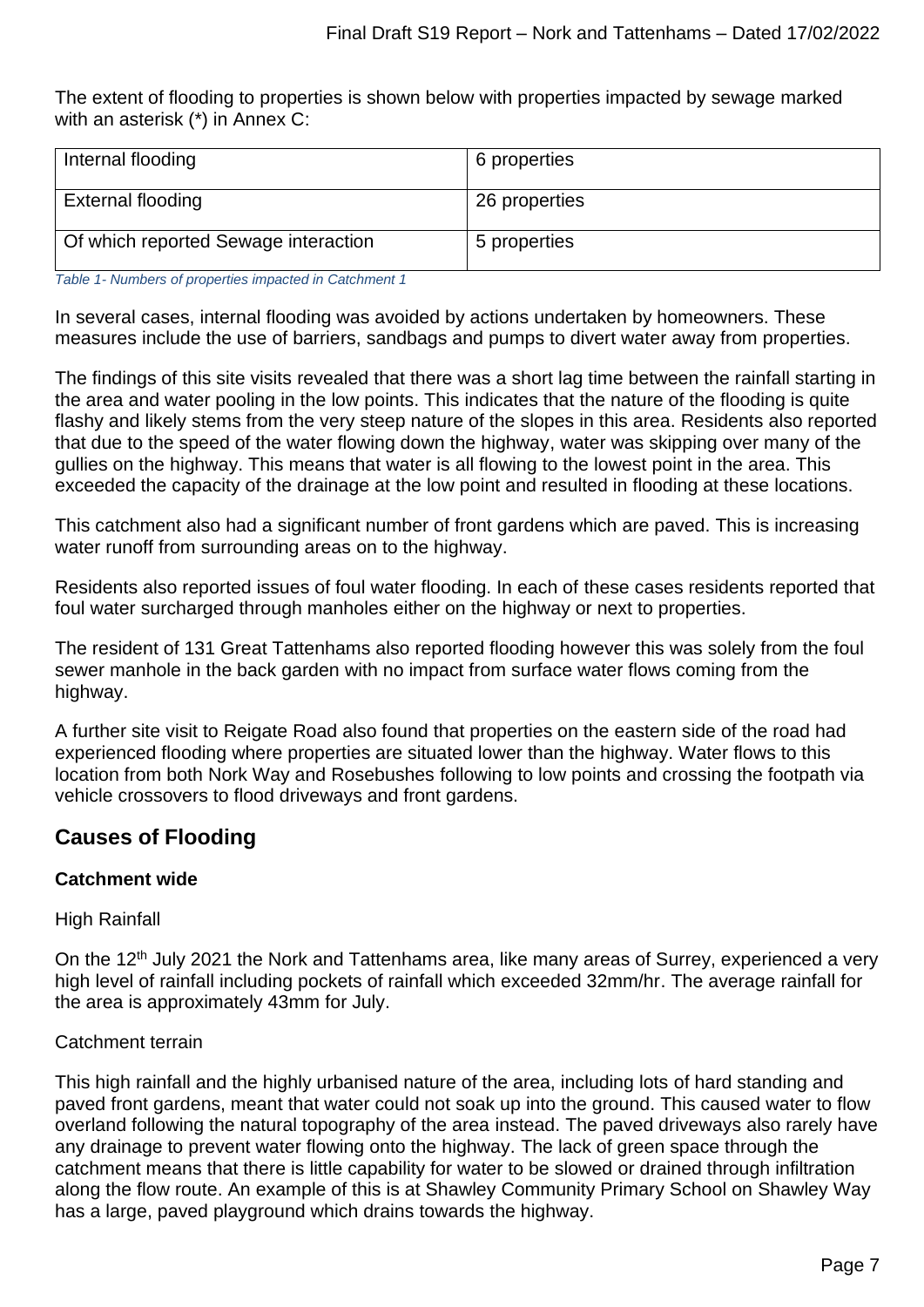The natural topography of the area is what directs surface water flow, with water flowing to the next lowest point. In many cases within Catchment 1, properties have been built in the path of the flow route. The topography of the area is also generally very steep. This leads to water flowing very quickly over the land and in some cases causes water to flow over road gullies rather than draining away. This also directly contributes to the quick lag times between the rainfall starting and properties being impacted as water flows to the various low points, pooling and flowing over kerbs towards properties.

#### Local Drainage

The only recorded surface water drainage for the area is the highway drainage. As previously mentioned this consists of gullies and soakaways. Highway drainage is only designed to drain the water falling on the highway, usually for a 1 in 5-year storm event (20% chance of occurring in any given year). With water flowing from paved driveways and other areas of hard standing on to the highway, and water flowing over highway gullies due to the velocity of the water, the capacity of the gullies and soakaways where water was pooling in these low spots was exceeded during this storm event.

The only other drainage system in the area is the foul sewer, owned by Thames Water. There were reports of foul flooding across the catchment. This is likely to have been caused by surface water entering and inundating the foul network. Surface water can enter the foul sewer via various means, including misconnections from private drainage systems, landowners opening manholes to drain surface water away to protect their own properties or by naturally flowing into gaps in the sewer pipework underground or unsealed manholes.

#### **Localised issues**

As well as the wider issues, there are also some more localised issues which contributed to the flooding of certain properties in the catchment.

#### Vehicle Crossovers (VCO)

With water flowing quickly over the highway, water generally doesn't cause any property flooding issues until it is able to pool over the height of the kerb. In some areas though, specifically at Shawley Crescent. A new VCO, also known as a dropped kerb, has been installed adjacent to 37 Shawley Crescent. From conversations with residents, water previously did flow onto the footpath along the road but did not cause as many issues because more water was stored on the highway. The current situation with the new VCO means that the surface water flow is getting onto the footpath quicker and more directly before flowing onto the drives of the properties the water flows past.

This was also the case at Reigate Road where water flowed down the eastern side of the road due to the camber of the highway and was able to reach properties by flowing over dropped kerbs. This water then collected in driveways and front gardens that sit lower than the highway with nowhere for water to flow beyond.

#### Obstructions to the flow route

In a number of places along the catchment, the natural flow of water along the catchment has been obstructed increasing the local flood risk. This includes obstruction to the flow of water by properties themselves which in many cases have been built where water is trying to flow but also includes smaller features such as extensions and boundary walls which are placed in the way of the surface water flow routes. Examples of this are extensions built at 94 Great Tattenhams and construction work being done at 98 Great Tattenhams. Previously water would have flowed around the side of the properties. The new works undertaken blocked water attempting to flow around the property and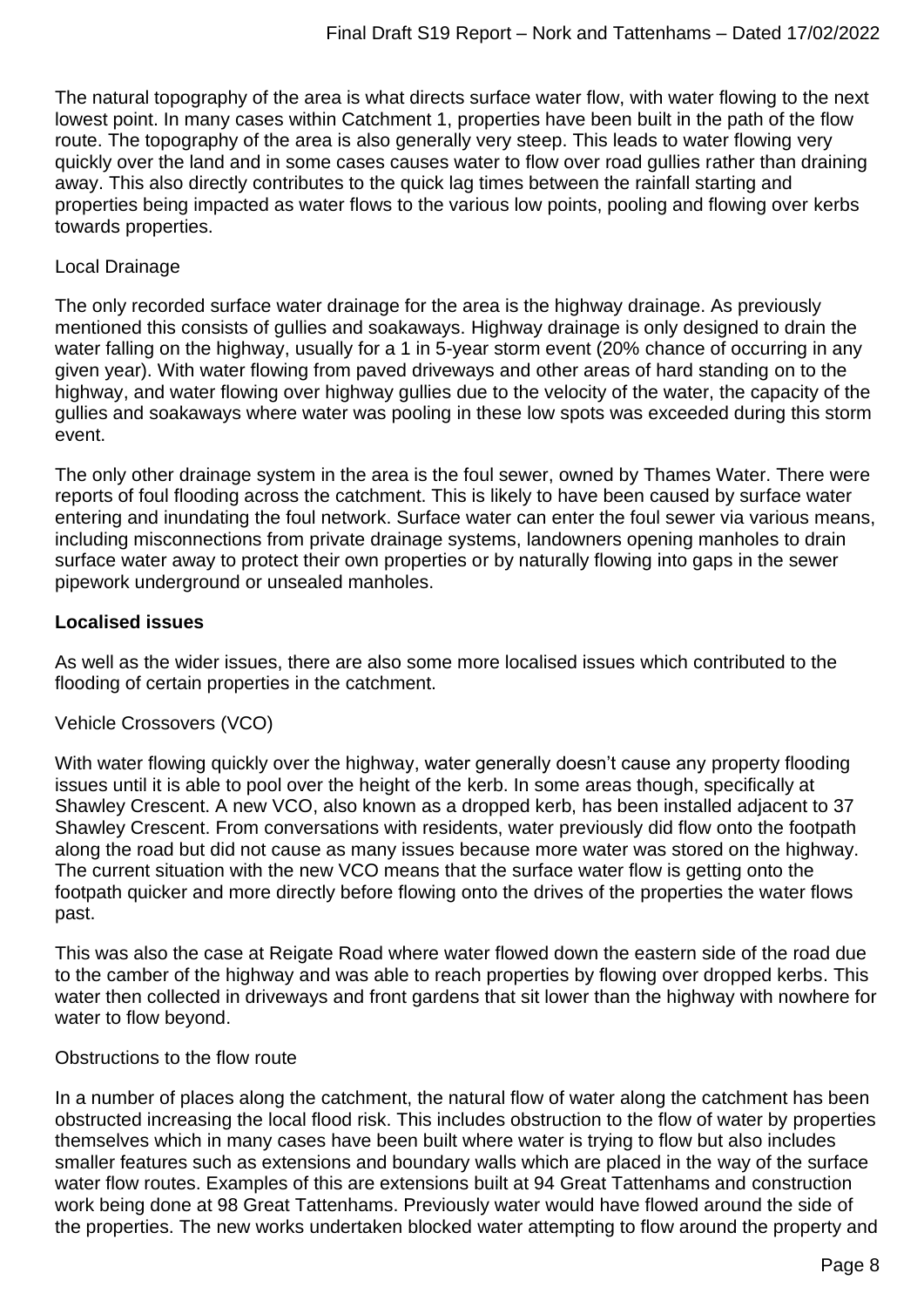increased the pooling of water at these properties. In both cases during the flood events, doors were opened up to allow water to flow around or through the property during the event. Other examples are three walls on Rose Bushes. The first located on the boundary of the footpath south of 1,3 and 5 Rose Bushes, one located at the back of number 3 and the final one along the boundary of number 9 – see Annex D3. The first wall stores water on the footpath but this water collects until it is deep enough to weir over the top of the wall. This increases the speed of the flow of water towards the properties. The wall behind number 3, during the August 2020 storms, obstructed the onward flow of the water and caused a backup into properties until the wall collapsed and water surged downstream, knocking down the wall to number 9 in the process. This was shown to be a direct factor in the flooding to 1 Rose Bushes as the wall has not since been repaired and while water got close to entering the property in July 2021, water mostly continued flowing. Internal flooding at 1 Rosebushes was also prevented in July 2021 due to measures installed by residents including flood barriers. Since this wall has been knocked down and has not been re-instated the subsequent flooding has not since breached the property threshold thus the risk of flooding to the property has been reduced. The final wall at number 9 also obstructs the flow of water and causes pooling on the service road. This wall has been rebuilt but water flows underneath the wall and around the property. Like number 1 though, internal flooding was also prevented due to flood barriers being installed by the residents.

## <span id="page-8-0"></span>**Recommendations**

The following options should be examined by the risk management authorities and residents to be assessed for their feasibility and financial viability. These should be considered as part of an adaptation to the catchment rather than specific intervention which will remove this surface water flow route. Recommendations are not instructions and need to be examined by the relevant Risk Management Authority or individual.

1. Natural flood management –Small-scale interventions to hold water along the catchment to reduce the surge of water through the catchment which could include small soakaway features such as rain gardens or shallow soakaways.

**Relevant RMAs –** Surrey County Council Highways and Flood and Climate Resilience

2. Property Adaptations– Homeowners could consider examining possible adaptations on their property to manage the flow of water more effectively within their property boundary. This could include Property Flood Resilience measures which reduce the overall impact of flooding to the properties.

#### **Relevant RMAs –** Homeowners

3. Catchment Wide small-scale interventions – Measures such as attenuating water butts to intercepting driveway runoff from reaching the highway, to increase the ability of highway drainage features draining away water that falls on the highway.

#### **Relevant RMAs –** Homeowners and Landowners

4. Household Flood Action Plans – Residents could consider what plans and actions they can put together or take to reduce the impact of future flood events.

**Relevant RMAs –** Homeowners supported by Reigate and Banstead Borough Council Emergency Planning Team and Surrey Prepared.

5. Surveying of existing drainage – This includes both surface water and foul drainage. The surface water drainage in the area, mainly gullies and soakaways, should be considered for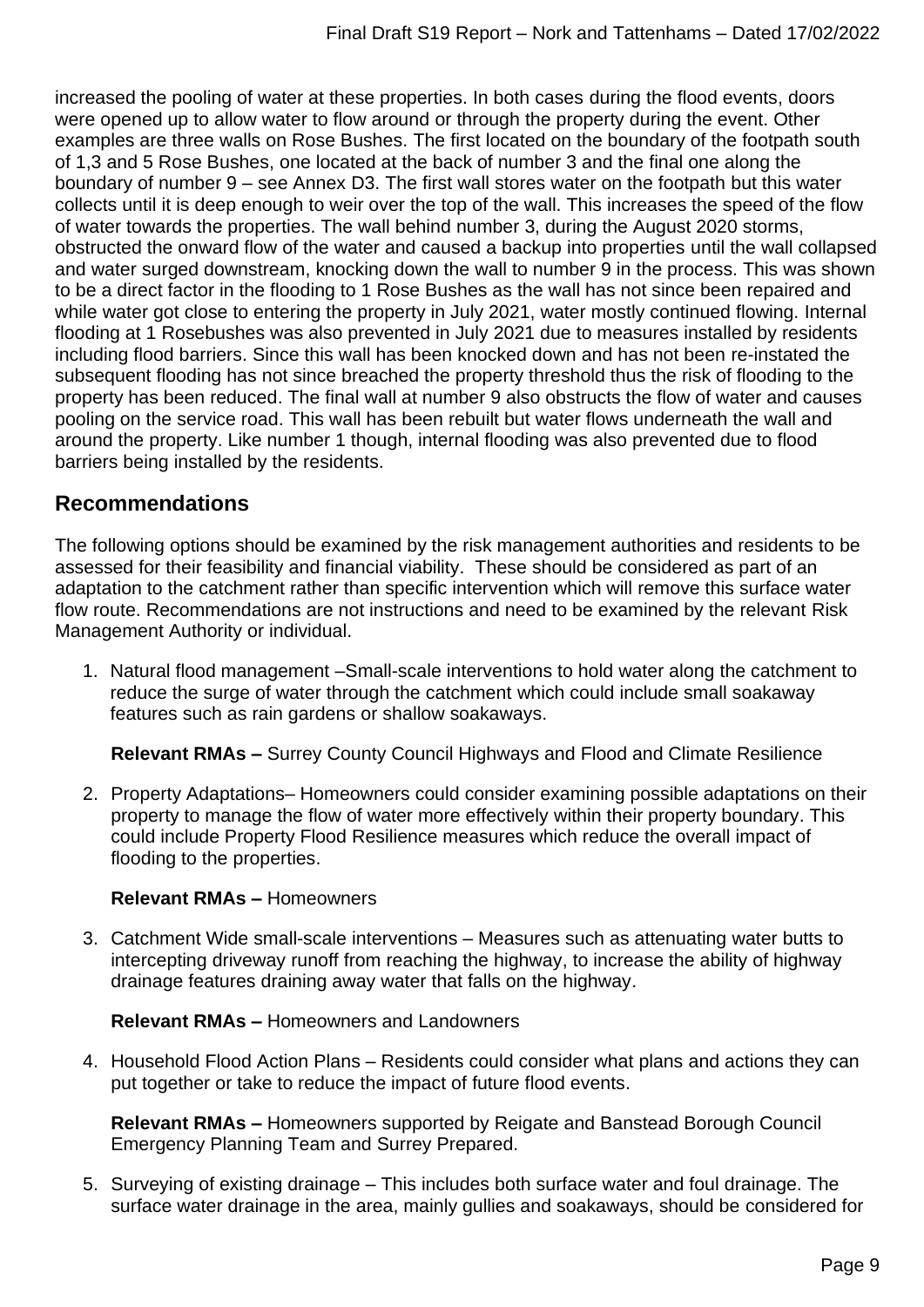surveys to better understand the condition. The foul drainage should also be considered for surveys to ensure that there are no blockages in the system.

**Relevant RMAs –** Surrey County Council Highways (surface water drainage), Thames Water (foul drainage)

6. Maintenance following surveys – To make good any drainage features shown to be obstructed following surveys to ensure they are working to full capacity.

**Relevant RMAs –** Surrey County Council Highways (surface water highway drainage), Thames Water (foul drainage)

7. Disconnecting properties surface water drainage from the foul sewer – Thames Water could consider ways of disconnecting surface water from the foul drainage system to mitigate the risk of surface water overwhelming the foul sewer.

**Relevant RMAs –**Thames Water

8. Promotion of the use of permeable surfaces –The Local Planning Authority, Reigate and Banstead Borough Council Planning Teams could investigate ways of clarifying permitted development rights for works such as paved driveways to use more permeable surfaces to reduce runoff from private land onto the highway.

**Relevant RMAs –** Reigate and Banstead Borough Council Planning Teams

9. Enforcement of properties draining onto the highway – Where surface water flows from private land over a footpath onto the highway, Surrey County Council should consider using their powers to ensure landowners manage water within their own land (Section 163 of the Highway Act 1980).

**Relevant RMAs –** Surrey County Council Highway

10.Ensuring minor developments have effective drainage schemes – Ensure scrutiny is put on drainage schemes for new developments to ensure that they do not increase flood risk elsewhere.

**Relevant RMAs –** Reigate and Banstead Borough Council Planning Team

11.SuDS retrofitting at Shawley Community Primary School – Look at the possibility of replacing hard standing areas with more permeable surfaces to reduce runoff from the site towards the highway.

**Relevant RMAs –** Surrey County Council Estates Team and Sustainable Drainage and Consenting team

12.Consideration of surface water flood risk within Vehicle Crossover application process– The relevant authority could look at the way that surface water flood risk is taken into account at the application stage for new vehicle crossovers to mitigate the risk that surface water flow routes are shifted by works.

**Relevant RMAs –** Surrey County Council Highways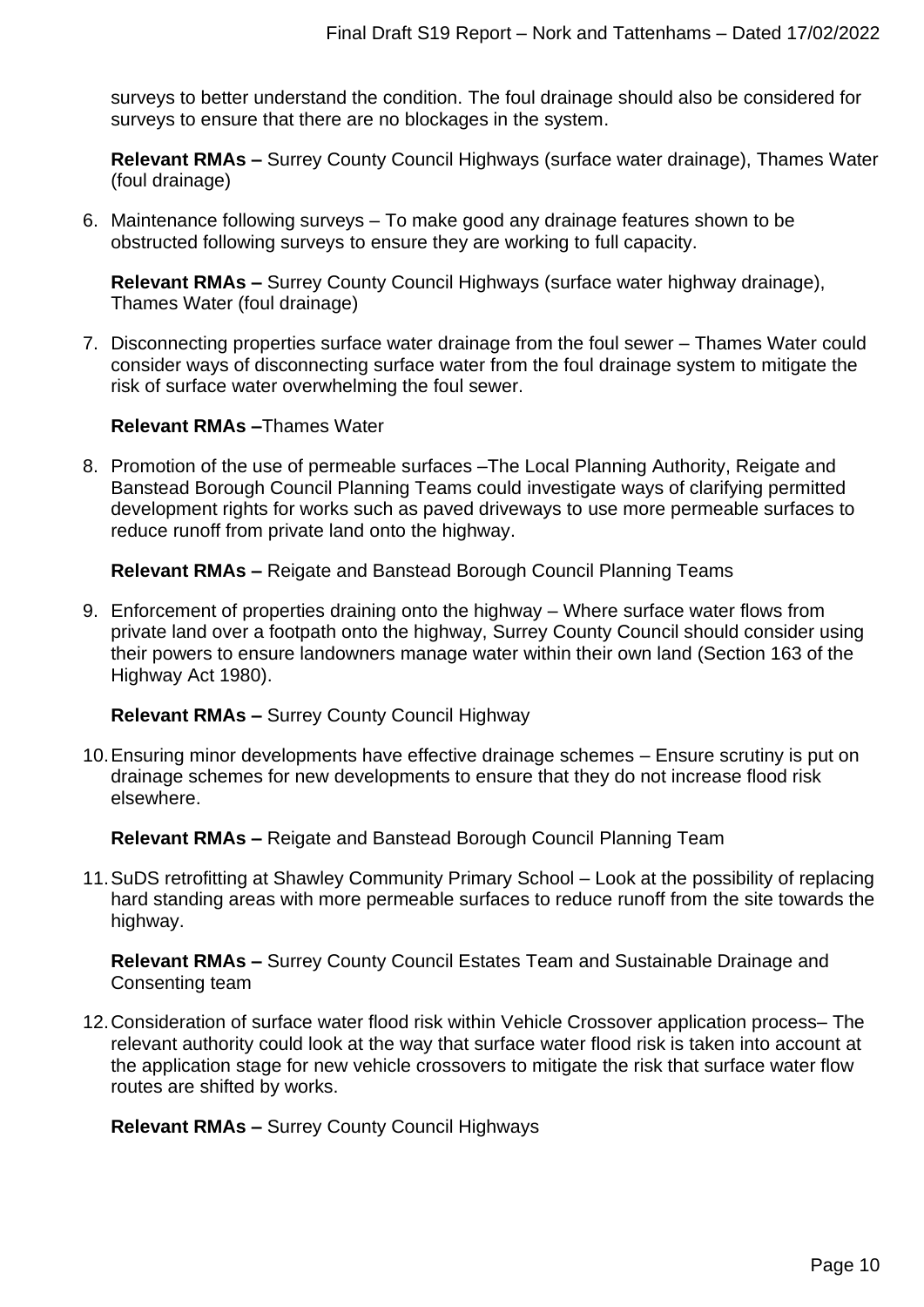# <span id="page-10-0"></span>**Catchment 2 – Nork Way, Green Curve and Roundwood Way, Burgh Wood**

These locations, although not on the same sub catchments, all link into the same flow route to the north. Further downstream this flow route joins up with the water flowing down Reigate Road. While on different flow routes, the issues experienced at each of these sites are very similar.

# <span id="page-10-1"></span>**Local Drainage Features**

As with catchment 1, the surface water drainage in catchment 2 consists of gullies and soakaways on the highway and private soakaways. The only mapped piped drainage system in the area is the Thames Water foul sewer.

The highway drainage in Nork Way, both around 157 and 83A-87 Nork Way, is mapped with connections to soakaways. The gullies, connections and soakaways have been recently inspected between June 2020 and March 2021 and were found to be operational. A soakaway in front of 87 Nork Way which was last inspected in October 2017 and was also operational at the time. The gullies and soakaways at Green Curve were also inspected between October 2018 and May 2021 and were operational. Connections to soakaways have not been mapped. Finally, at Roundwood Way, the drainage was last inspected in 2019 however many of the features have not been inspected fully for some time as vehicles have obstructed access or covers could not be lifted. There is also very little drainage recorded on Roundwood View.

# <span id="page-10-2"></span>**Recorded Historic Flooding Information**

There are limited records of flooding in this catchment with an historic low scoring Wetspot (Rei022) near 157 Nork Way. There is also an historic Wetspot in front of the properties impacted on Green Curve (Rei061) which had a medium score however still was not high enough a score to be considered for capital works.

# <span id="page-10-3"></span>**Site Visit Findings**

The findings for the site visits undertaken in Catchment 2 can be found in the site notes forms in Annex F 1-3. The main trends from the site visits are discussed below.

The extent of flooding to properties is shown below and are listed in Annex G:

| Internal flooding        | 0 properties |
|--------------------------|--------------|
| <b>External flooding</b> | 8 properties |

*Table 2 - Numbers of properties impacted in Catchment 2*

In several cases, internal flooding was avoided by actions undertaken by homeowners. These measures include the use of barriers, sandbags and pumps to divert water away from properties.

Flooding also occurred in August 2020 to both 83A Nork Way and 87 Nork Way were also impacted by foul sewage. 83A was flooded internally with foul sewage. The issue was reported to Thames Water at the time and was found to be caused by damaged non-return valves which have since been replaced. 83A has installed flood gates at the front door and internal access from the garage but these have been left up permanently as the resident is elderly and concerned about future impacts.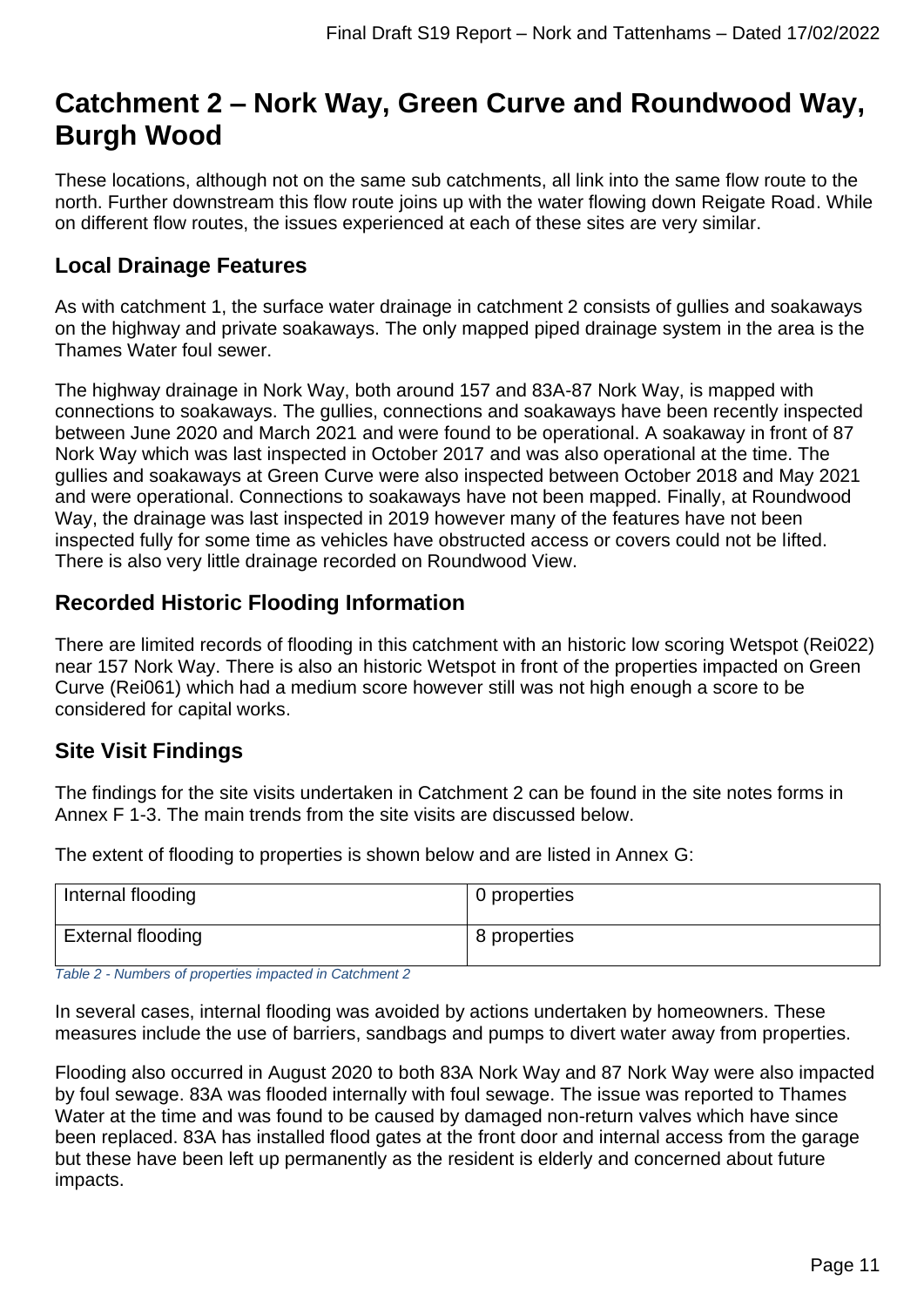Residents of the impacted properties reported very similar issues to those in Catchment 1. Water collected in areas quickly after the rain began falling, flowing across the highway towards the low points in front of affected properties. On Nork Way and Green Curve, it was reported that the speed of the water flowing over the gullies and continued down to these low points. While there is a constant fall towards the impacted properties at Roundwood Way the topography is not as steep as that at Nork Way and Green Curve. As such, the gullies do drain a lot of the water however residents did report that water eventually surcharged from a soakaway on the highway. This water then flowed towards the properties.

The other issue identified at Roundwood Way is that an adjoining road, Roundwood View, slopes towards Roundwood Way. Roundwood View has little drainage with only two gullies to capture the water draining from the road. As such, with the high level of rainfall the area experienced, water is very likely to have drained straight towards the low point in front of 48 and 50 Roundwood Way once the capacity of these gullies had been exceeded.

The 3 areas in Catchment 2 also have a large amount of additional hard standing from paved front gardens with few having their own drainage. This increases the amount of water flowing onto the highway and as such reduces the time that it would take for the capacity of the highway drainage features to be exceeded.

# <span id="page-11-0"></span>**Causes of Flooding**

### **Catchment wide**

High Rainfall

On the 12<sup>th</sup> July 2021 the Nork and Tattenhams area, like many areas of Surrey, experienced a very high level of rainfall including pockets of rainfall which exceeded 32mm/hr. The average rainfall for the area is approximately 43mm for July.

#### Catchment Terrain

Each of the areas have constant falls towards the low points where the impacted properties are located, with some having steeper slopes than others. In each of these cases though, more water is draining to these points than the drainage is designed to cope with, whether that is because there is a lack of drainage or water is flowing over the drainage which is in place is unknown. Water also drains off of the paths around the Nork Community Centre towards 157 Nork Way. This means that the drainage at the low points clearly had its capacity exceeded which is what led to water pooling on the highway before it rose high enough to flow over the footpath towards the properties. See Annex E to see a map of the surface water flow routes in Catchment 2.

As with Catchment 1, there is a large amount of additional hard standing from paved front drives and gardens, few with their own drainage and many sloping towards the highway. This means that during times of heavy rainfall, more water is draining from these areas to the highway. This increases the area that the highway is having to drain as water from these driveways flows onto the highway.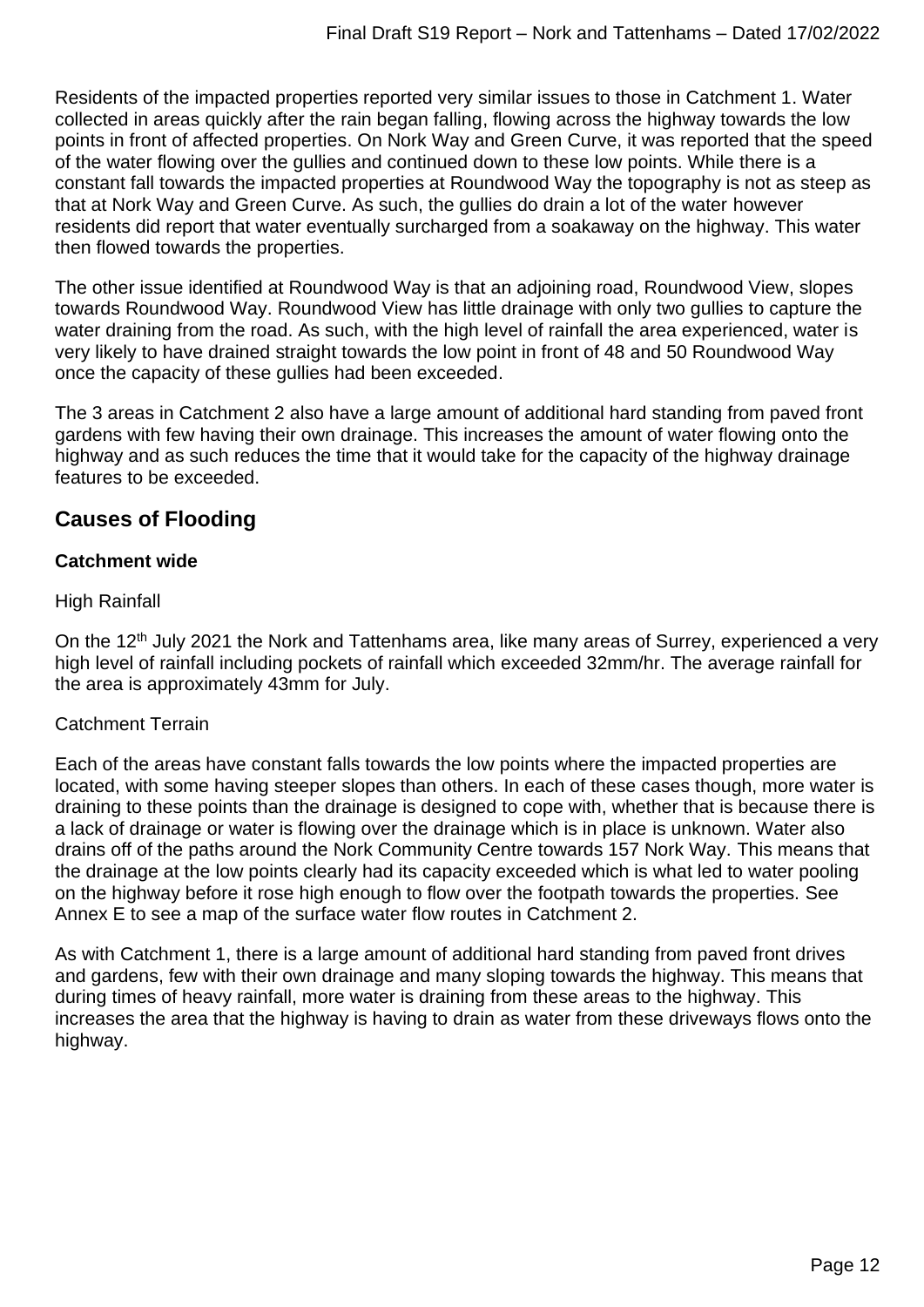#### **Localised issues**

Maintenance of Highway Drainage

Over the three areas discussed in Catchment 2, most of the highway drainage was recorded as being operational with the issue being that the gullies are not capturing water rather than not functioning. The drainage on Roundwood Way however has not been inspected for approximately 3 years as access to many of the gullies and soakaways has not been available with cars parking over them or covers being stuck down. With residents indicating that gullies are surcharging, while this is likely due to the capacity of drainage being exceeded, it is important that drainage features can be inspected and maintained regularly.

## <span id="page-12-0"></span>**Recommendations**

The following options should be examined by the risk management authorities and residents to be assessed for their feasibility and financial viability. These should be considered as part of an adaptation to the catchment rather than specific intervention which will remove this surface water flow route. Recommendations are not instructions and need to be examined by the relevant Risk Management Authority or individual.

1. Natural Flood Management –Small-scale measures along the various flow routes can reduce the peak flow of water. The implementation of measures to slow the flow of water such as bunds to keep water on green spaces of the playing fields next to the Nork Community centre or the use of rain gardens or other small soakaways in verges.

**Relevant RMAs –** Surrey County Council Flood and Climate Resilience and Reigate and Banstead Borough Council

2. Installation of drainage into the verge on Green Curve – To consider ways of better intercepting surface water flow at the verge next to 34 Green Curve. This could include the use of additional gullies or other drainage features.

**Relevant RMAs –** Surrey County Council Highways

3. Surveying of existing drainage –The surface water drainage in the area, mainly gullies and soakaways. This should be considered for surveys to better understand the condition.

**Relevant RMAs –** Surrey County Council Highways

4. Maintenance following surveys – To make good any drainage features shown to be obstructed following surveys to ensure they are working to full capacity.

**Relevant RMAs –** Surrey County Council Highways

5. Ensuring the ability to maintain the highway drainage system – Highways to consider measures to ensure access to gullies and soakaways when maintenance work is planned to be carried out.

**Relevant RMAs –** Surrey County Council Highways

6. Property Flood Resilience Measures – Residents could investigate ways to make their properties more resilient to flooding and reduce the overall impact of the flooding.

**Relevant RMAs –** Homeowners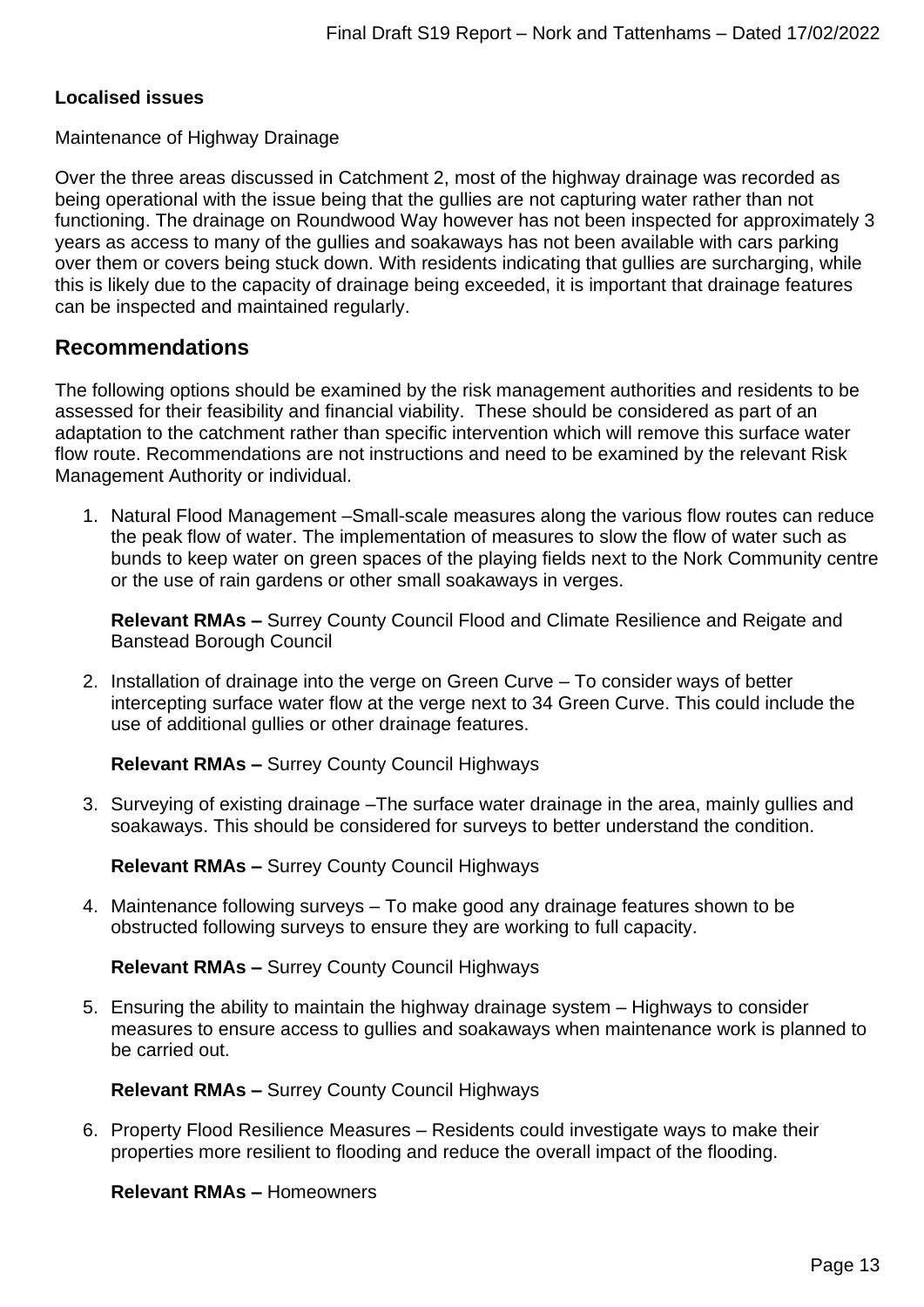7. Enforcement of properties draining onto the highway – Where surface water flows from private land over a footpath onto the highway, Surrey County Council should consider using their powers to ensure landowners manage water within their own land (Section 163 of the Highway Act 1980).

**Relevant RMAs –** Surrey County Council Highways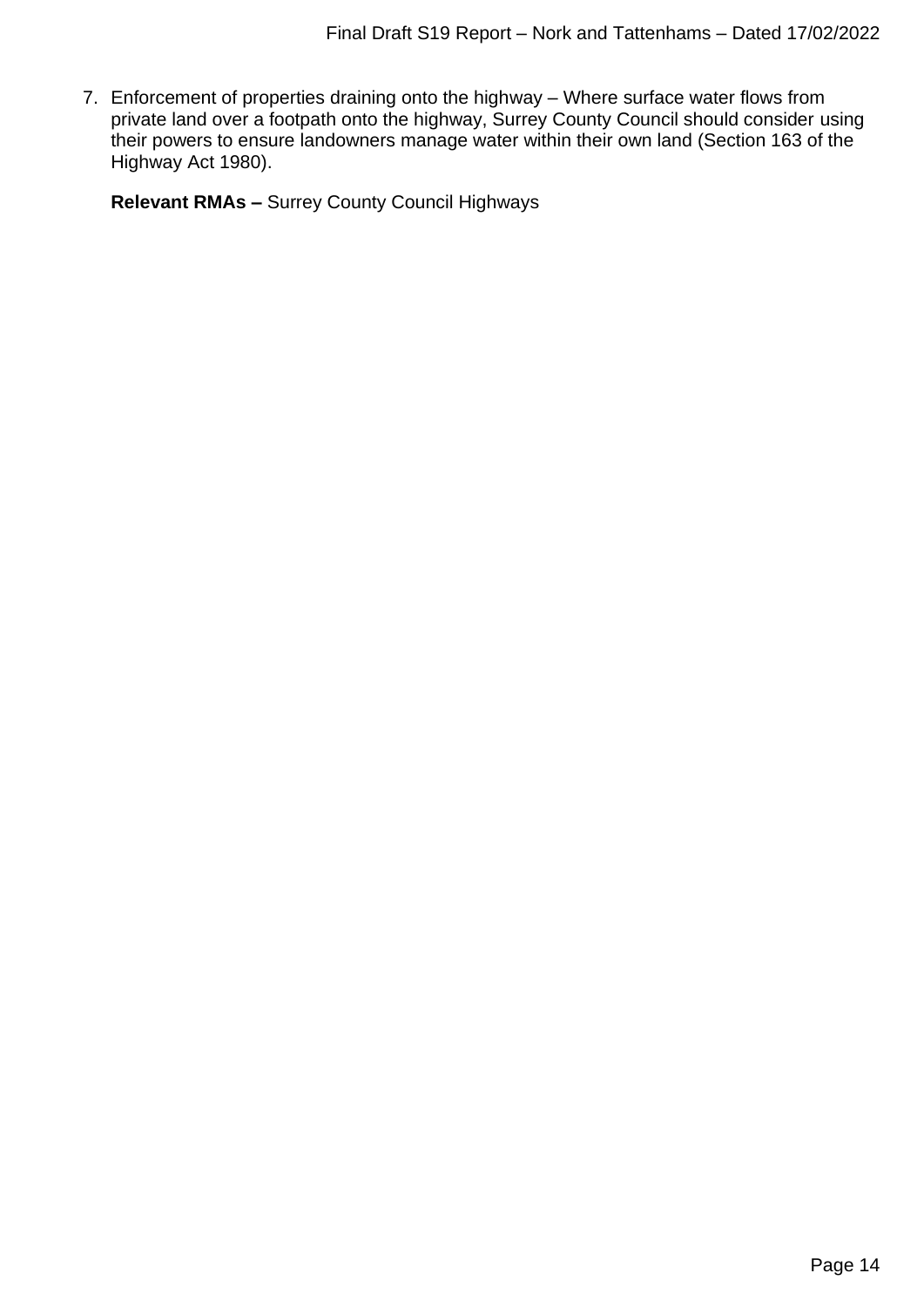# <span id="page-14-0"></span>**Catchment 3 – Waterer Gardens, Tangier Way and Tattenham Way**

Catchment 3 focuses on the surface water flow route which starts in Waterer Gardens and flows east towards Tattenham Way at the low point next to the A217 (Brighton Road). The flooding at the bottom of the catchment, at Tattenham Way, happened very similarly to that recorded in the flooding report produced following storms in August and October 2020. Please refer to this report for the detail on local drainage and issues found at this location.

# <span id="page-14-1"></span>**Local Drainage Features**

The mapped drainage in the areas identified on this flow route again consist of highway gullies draining to soakaways and a piped foul sewer.

The highway drainage on Waterer Gardens leads into 2 soakaways near the low point of the road, one in front of no. 44 and the other at the entrance to no.47. Most of the connections towards these soakaways appear to be mapped however they were last inspected in 2012. The gullies were last inspected in May 2019 and the soakaways last inspected in April 2021 and were found to be operational. There is minimal drainage mapped on Tangier way with only gullies but no connections or storage features. The gullies were last inspected in 2017 or 2018 and at the time were operational.

## <span id="page-14-2"></span>**Recorded Historic Flooding Information**

A number of properties are recorded as having flooded during the August 2020 storm event at Tattenham Way. These are recorded in the flood report for this incident. There are no other reports of flooding or Wetspots in this catchment.

# <span id="page-14-3"></span>**Site Visit Findings**

The findings for the site visits undertaken in Catchment 2 can be found in the site notes forms in Annex J 1-3. The main trends from the site visits are discussed below.

The extent of flooding to properties is shown below are below and are listed in Annex K:

| Internal flooding | 1 properties  |
|-------------------|---------------|
| External flooding | 14 properties |

*Table 3 - Numbers of properties impacted in Catchment 3*

In several cases, internal flooding was avoided by actions undertaken by homeowners. These measures include the use of barriers, sandbags and pumps to divert water away from properties.

The main finding of this catchment is that the flow route appears to establish itself in two places, rather than continuing along the whole route. The start of the flow route at Waterer Gardens continues through the gardens and onto the highway of Tangier Way before collecting at the junction of Tangier Way and Tattenham Way. The surface water flood risk maps, Annex I, shows that the flow route continues through the gardens of Tattenham Way until it reaches the low point adjacent with the A217. While there is reported evidence of water flowing into the garden of no.49 Tattenham Way however there are no reports of flooding between this point and the properties around the A217, other than garage flooding on Meadow Way however this was the result of surface water flow from Tattenham Way. This suggests that the flooding at the bottom of the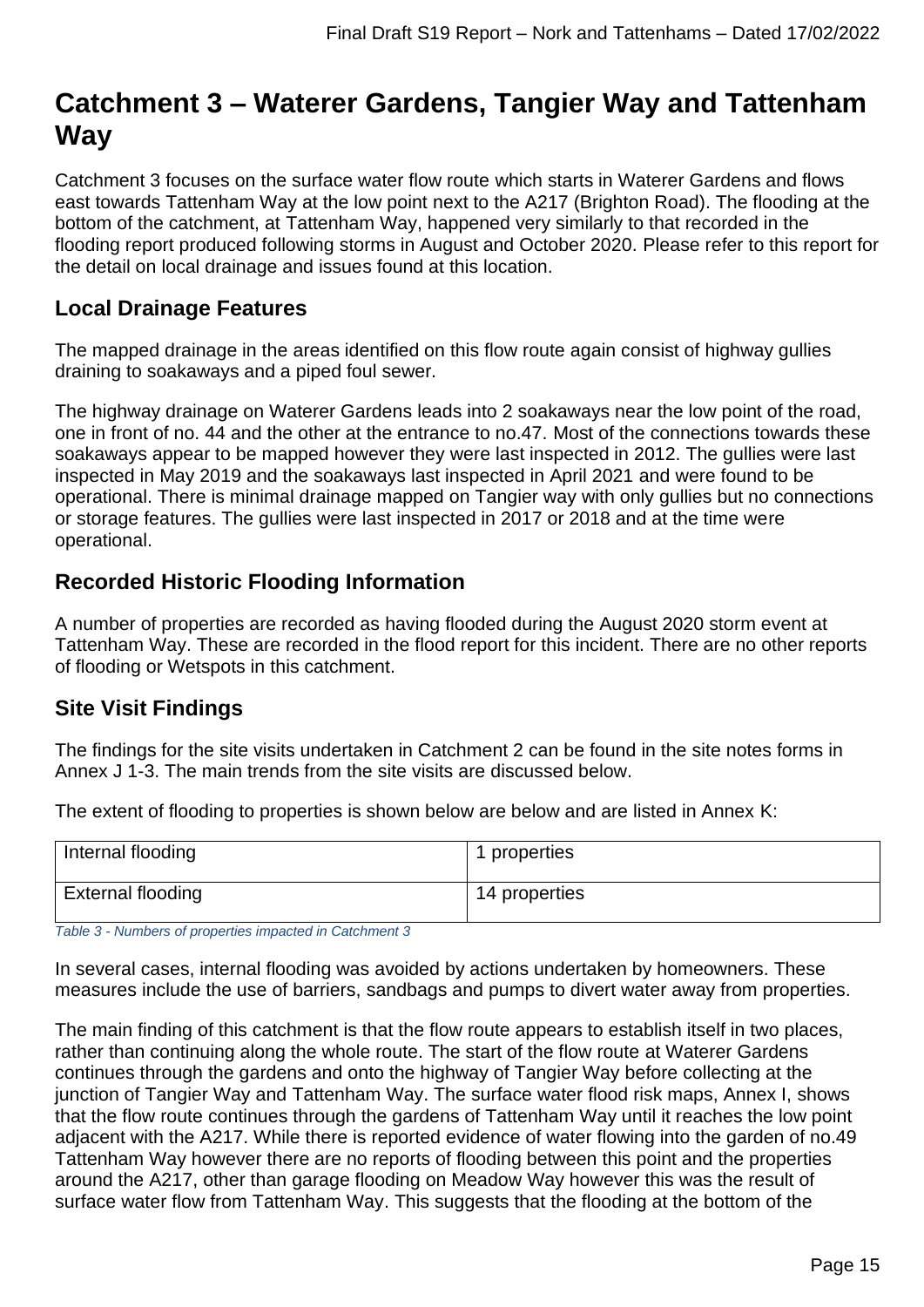catchment is not the result of one large flow route but instead the result of multiple smaller flow routes collecting in the same spots.

There is a significant amount of water flowing along the highway towards the various low points. Water again has been found to be flowing over gullies located on steep sections of the highway. This is particularly evident at Waterer Gardens and Tattenham Way.

The residents on Tangier Way report that the land where 46a and 47b Waterer Gardens have been built used to be garden space for 46 Waterer Gardens. This was confirmed by the landowners. Water was found to flow over the hard standing of the private road and through the back garden into the back garden of 12 Tangier Way. Water then flowed from number 12 into the garden of 10 Tangier Way. Before August 2020 there had been no reports of water flowing from Waterer Gardens to Tangier Way.

The flooding at the low point of Tattenham Way happened in a very similar manner to that in August 2020. Please see the investigation report for this incident for the detail of this flooding.

In addition to this report, number 2 Tattenham Way confirmed that their property flooded as a result of water pooling in the highway before it then flowed over the footpath towards the property. Water entered the property by flowing through airbricks and then coming up through the floorboards.

In July 2021, the flood water came through the front of the property. The issue at number 2, like the other properties was exacerbated by cars driving through the flood water on the highway causing bow waves.

Water also flowed onto Tattenham Way from Piquet Way with properties flooded externally on a culde-sac.

# <span id="page-15-0"></span>**Causes of Flooding**

#### **Catchment wide**

#### High Rainfall

On the 12<sup>th</sup> July 2021 the Nork and Tattenhams area, like many areas of Surrey, experienced a very high level of rainfall including pockets of rainfall which exceeded 32mm/hr. The average rainfall for the area is approximately 43mm for July.

#### Catchment Terrain

The steep slopes along the catchment also mean that water is able to flow quickly overland downhill. This means that while some water is draining into gullies, a lot is flowing straight over the top of them and running to the low points. Gullies and soakaways are only designed to drain water falling on the immediate area around the features for up to a 1 in 5-year storm event. As such the additional runoff coming to this area quickly overwhelms the highway drainage at the various low points.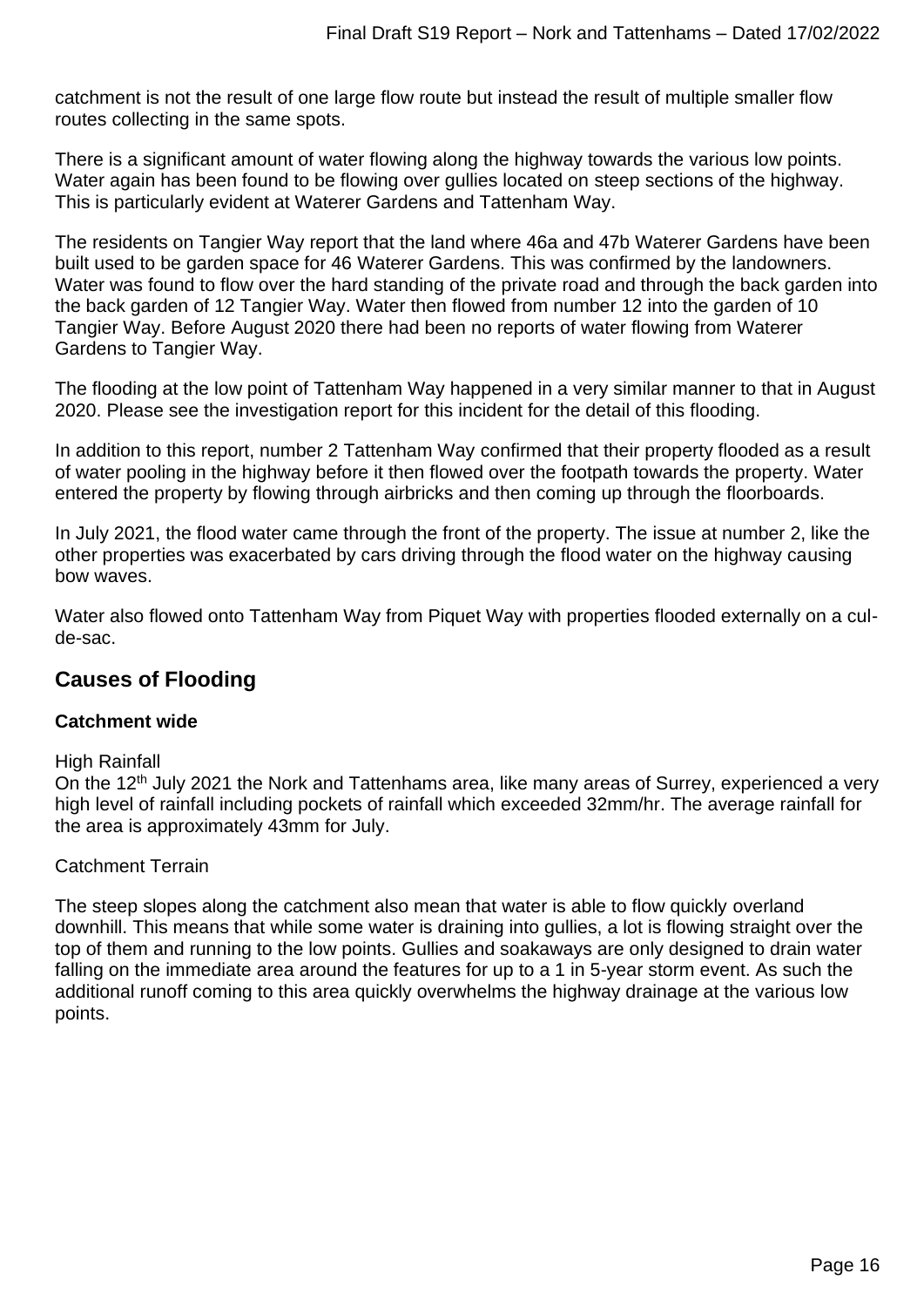Catchment 3 experiences similar issues to that of other areas with large amount of hard standing and additional areas from paved front gardens. This is particularly the case on the northern side of Tattenham Way where the properties slope towards the highway. As previously said this increases the area that the highway is having to drain and means that highway drainage is more easily exceeded. Residents report that resurfacing work on the A217 may have increased the slope down to Tattenham Way which in turn allows more water to collect at the junction next to 2 and 3 Tattenham Way. As stated in the report into the flooding that occurred in August 2020, there does not appear to have been a significant increase in height from this work.

#### **Localised issues**

Loss of green space

The development of green space removes area for water to drain once it flows over the surface. While the development of the area north of Waterer Gardens has not caused this flow route, it is likely to have made it easier for water to flow over the land due to the increase in hard standing and reduced capability for infiltration.

Highway drainage connecting to the same point

At Waterer Gardens, as well as the water flowing down to the gullies and soakaway located in front of number 47 over the highway, the majority of the gullies on the highway connect into the same soakaway at the low point. With surface water flowing across the highway to the low point as well as water draining through the gullies, the storage on the highway will fill up quickly and the capacity will be exceeded quickly during high rainfall events

### <span id="page-16-0"></span>**Recommendations**

The following options should be examined by the risk management authorities and residents to be assessed for their feasibility and financial viability. These should be considered as part of an adaptation to the catchment rather than specific intervention which will remove this surface water flow route. Recommendations are not instructions and need to be examined by the relevant Risk Management Authority or individual.

1. Further survey work of the highway drainage system - Surrey County Council Highways to consider further survey work to ensure that drainage features in this catchment. This includes but is not limited to the soakaways under the A217, in front of numbers 7 and 9 Tattenham Way and drainage features on roads sloping down to Tattenham Way are fully functioning.

#### **Relevant RMA –** Surrey County Council Highways

2. Maintenance following surveys – To make good any drainage features shown to be obstructed following surveys to ensure they are working to full capacity.

**Relevant RMAs –** Surrey County Council Highways

3. Natural flood management –Small-scale interventions to hold water along the catchment to reduce the peak flow of water through the catchment. This could include small soakaway features such as rain gardens, shallow soakaways or attenuating water butts.

**Relevant RMAs –** Surrey County Council Highways and Flood and Climate Resilience and Homeowner

4. Property Flood Resilience Measures – Residents could investigate ways to make their properties more resilient to flooding and reduce the overall impact of the flooding.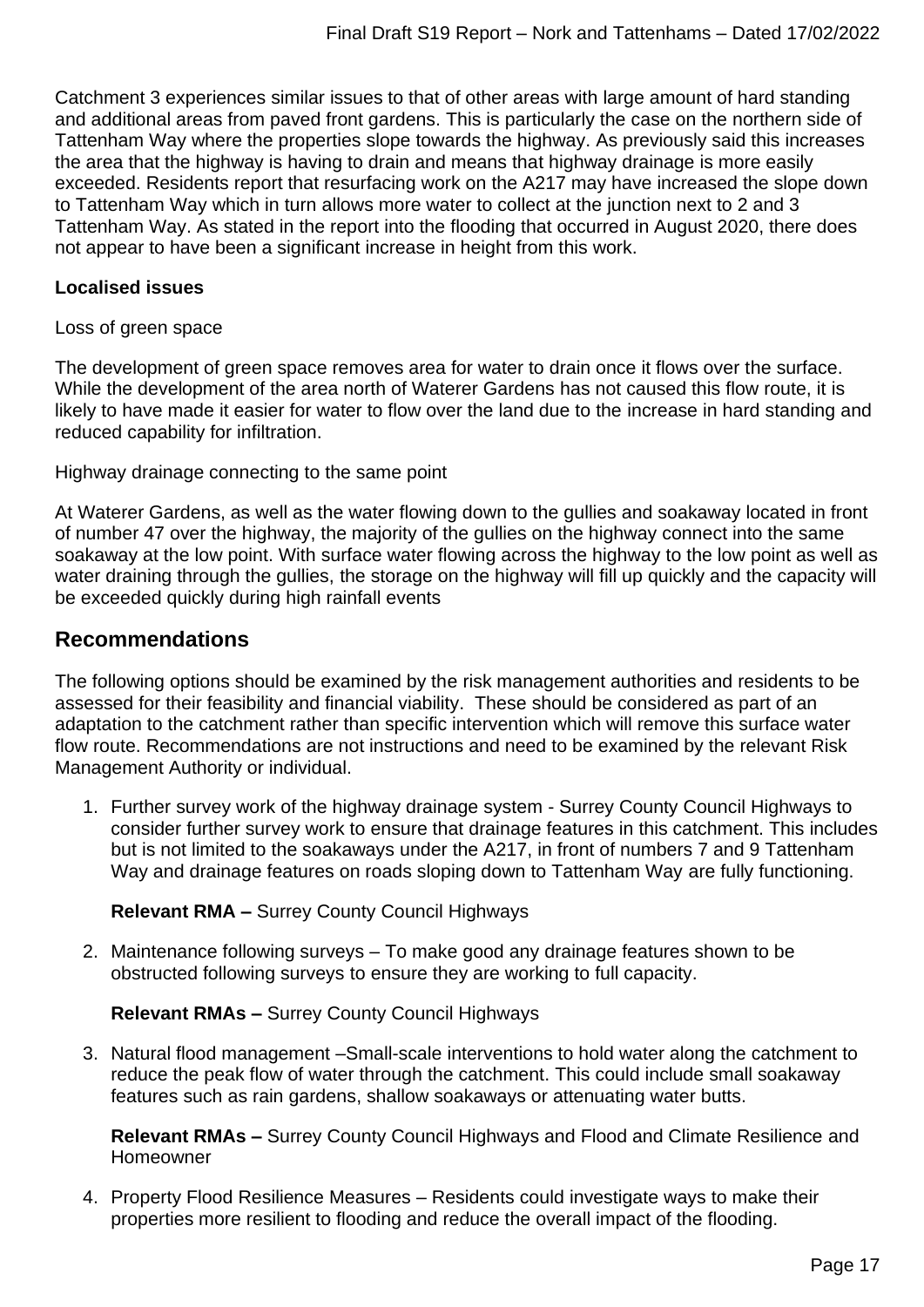#### **Relevant RMAs –** Homeowners

5. Enforcement of properties draining onto the highway – Where surface water flows from private land over a footpath onto the highway, Surrey County Council should consider using their powers to ensure landowners manage water within their own land (Section 163 of the Highway Act 1980).

**Relevant RMAs –** Surrey County Council Highways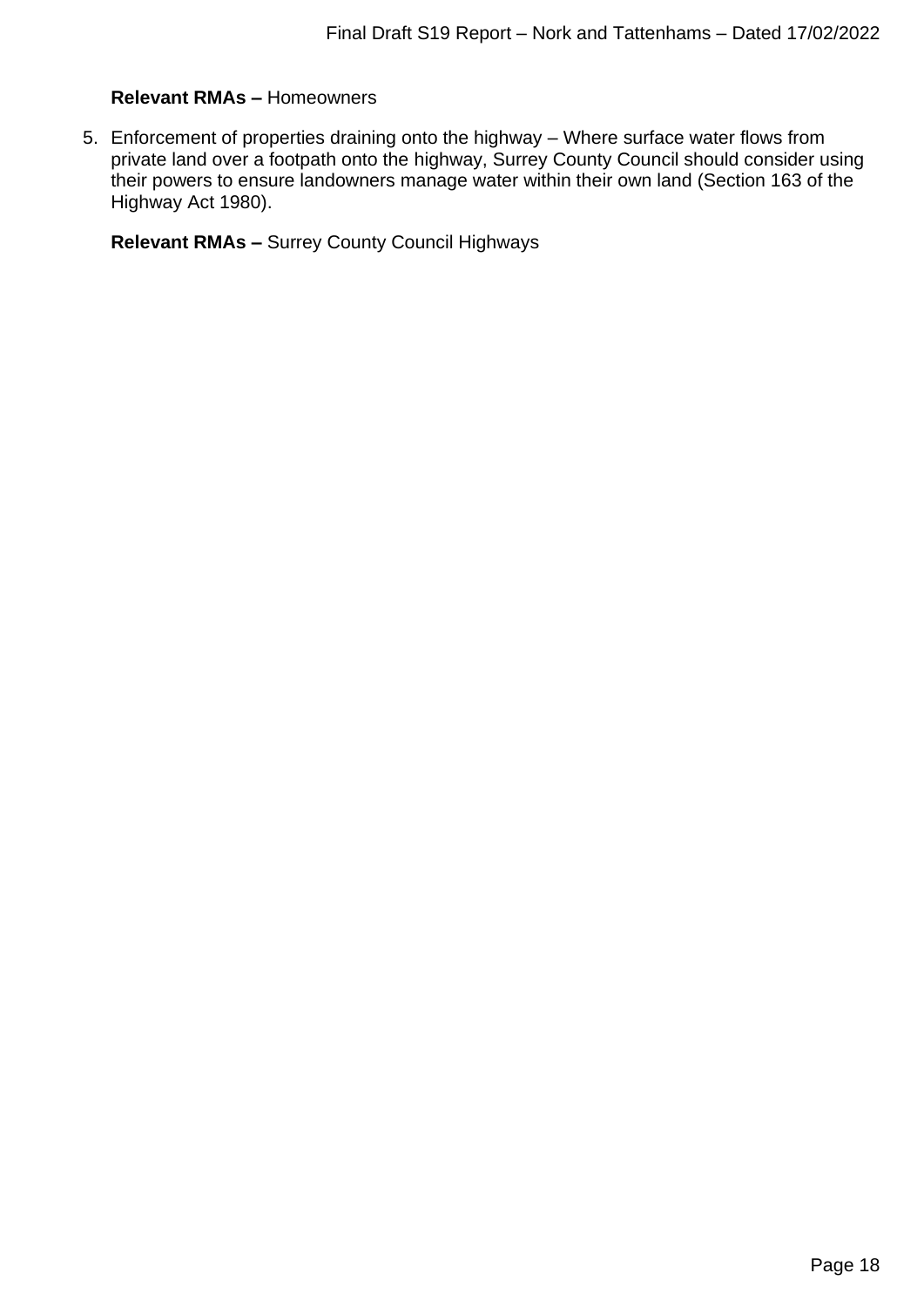# <span id="page-18-0"></span>**Catchment 4 – Hatch Gardens, continuing into Kingswood**

Unlike the flooding in Catchments 1-3, the flooding at Catchment 4 is not related to water flowing over the highway but instead flows from a new development to the north. This makes up the start of a surface water flow route which continues towards Kingswood, past Chipstead Valley Road and into The London Borough Croydon.

## <span id="page-18-1"></span>**Local Drainage Features**

The local drainage features for Catchment 4 are made up of the drainage strategy for the new development to the north of Hatch Gardens. The drainage on the site consists of gullies, deep bore soakaways and small areas of permeable paving, including two marked on the boundary with the properties on Hatch Gardens (marked car parks 16 and 17 on the drainage plans).

There is an old ditch line on the eastern boundary of the development however there is limited evidence of this ditch now. There is no evidence of where this ditch runs to so it is possible that this feature used to act as a soakaway ditch to catch water running off the old school field.

The Thames Water foul sewer runs along the boundary of the new development. It then continues to the south through the gardens of Hatch Gardens.

# <span id="page-18-2"></span>**Recorded Historic Flooding Information**

The properties in Hatch Gardens on the boundary of the new development previously flooded in a similar manner during the heavy storm on the 13<sup>th</sup> August 2020.

There are no recorded Wetspots in the area.

### <span id="page-18-3"></span>**Site Visit Findings**

The findings for the site visits undertaken in Catchment 2 can be found in the site notes forms in Annex N. The main trends from the site visits are discussed below.

The extent of flooding to properties is shown below are below and are listed in Annex O:

| Internal flooding | 1 properties |
|-------------------|--------------|
| External flooding | 4 properties |

*Table 4 - Numbers of properties impacted in Catchment 4*

In several cases, internal flooding was avoided by actions undertaken by homeowners. These measures include the use of barriers, sandbags and pumps to divert water away from properties.

It was determined on site that the water that impacted the properties on Hatch Gardens flowed under the fences of the northern boundary and flowed down the front gardens which slope towards the properties. Water pooled in the garden and built up next to properties, flooding one internally. There were also properties close to flooding which were prevented by measures taken by the homeowners.

The water continued to flow through side passages and split, with flow both continuing south onto the highway but the main flow following the footpath to the east. This second route is consistent with the mapped surface water flow route which goes towards Kingswood.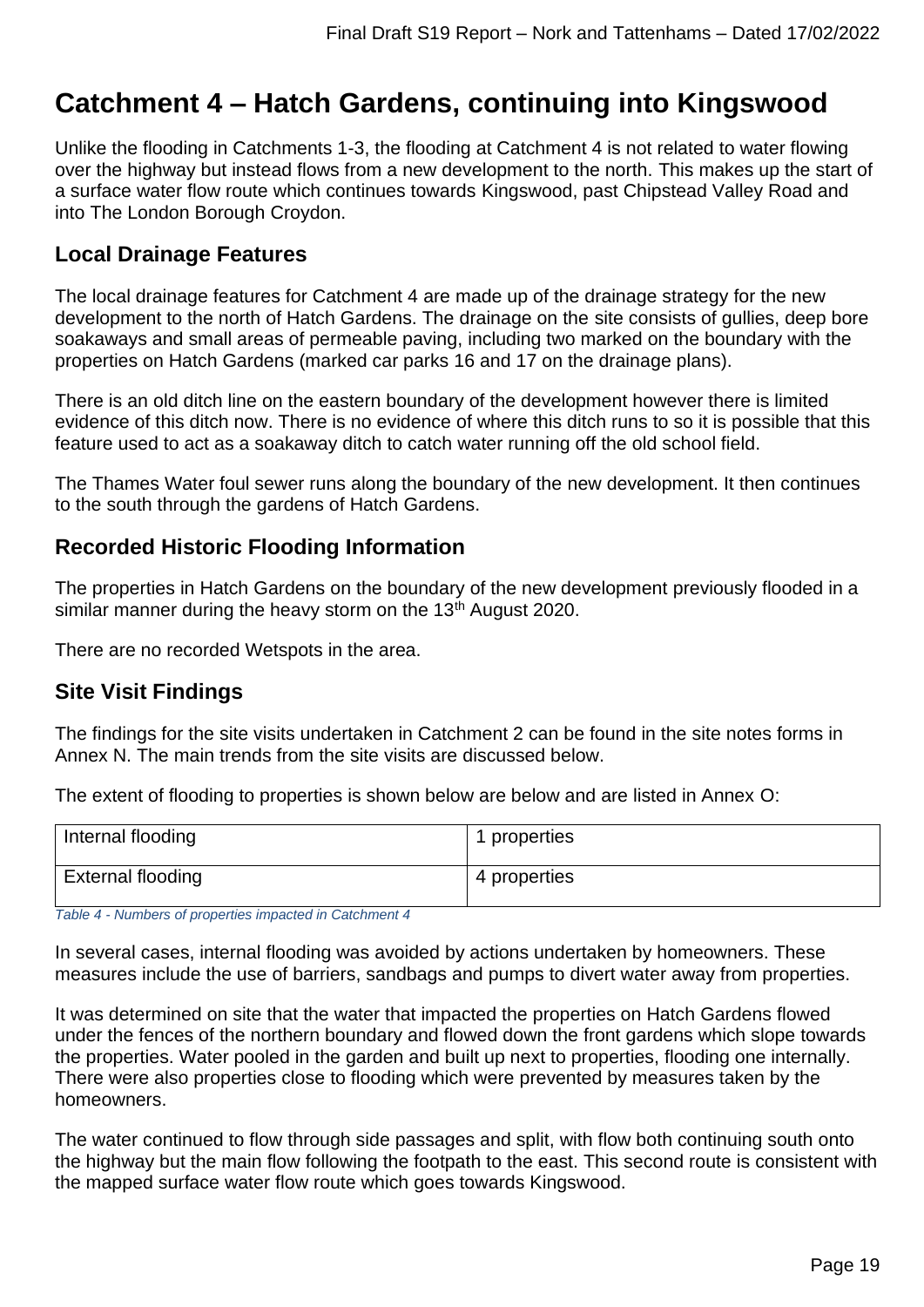Residents indicate that the flow route coming from the new development has always been present however the severity of the flow route has increased since the development of the land to the north.

Conversations with residents and the site manager of the development indicate that a French drain has been installed as part of the development to catch runoff reaching the southern boundary of the development which discharges to the ditch on the eastern boundary of the development. Upon consulting the drainage plans for the development, there is no evidence that this is the case.

## <span id="page-19-0"></span>**Causes of Flooding**

This is the start of the surface water flow route and therefore the only contributing factor to the cause of flooding at the top of this flow route is from surface water run-off during intense rainfall events.

#### High Rainfall

On the 12<sup>th</sup> July 2021 the Nork and Tattenhams area, like many areas of Surrey, experienced a very high level of rainfall including pockets of rainfall which exceeded 32mm/hr. The average rainfall for the area is approximately 43mm for July.

#### Site Terrain

The additional hard standing of the development has reduced the surface area that is able to drain water away through infiltration. This is because the switch from green space and natural infiltration to a paved site where gullies collect water and drain to the soakaway. As discussed elsewhere in this report, a gully is only able to drain to a certain design standard, so if a heavy rainfall event occurs, the gully will only be able to drain up to the design limit with the rest of the water flowing down to the next gully or beyond.

The site has a consistent slope towards Hatch Gardens. This means that any water falling on the site which exceeds the capacity of the drainage system will continue to flow towards Hatch Gardens. The exceedance plans for the development do show that water flows towards the southern boundary of the development and, as mentioned on site by the development site manager, that a land drain would be placed on the boundary of the property.

#### Site Drainage

It is not clear if the French drain on the southern boundary of the development is actually in place. The conversations on site did not make this clear. As well as this, the area of gravel on the site boundary is approximately 1m wide and slightly elevated from the car parking areas. This limited size of the gravel area means that the ability to drain water is less than if the area was larger.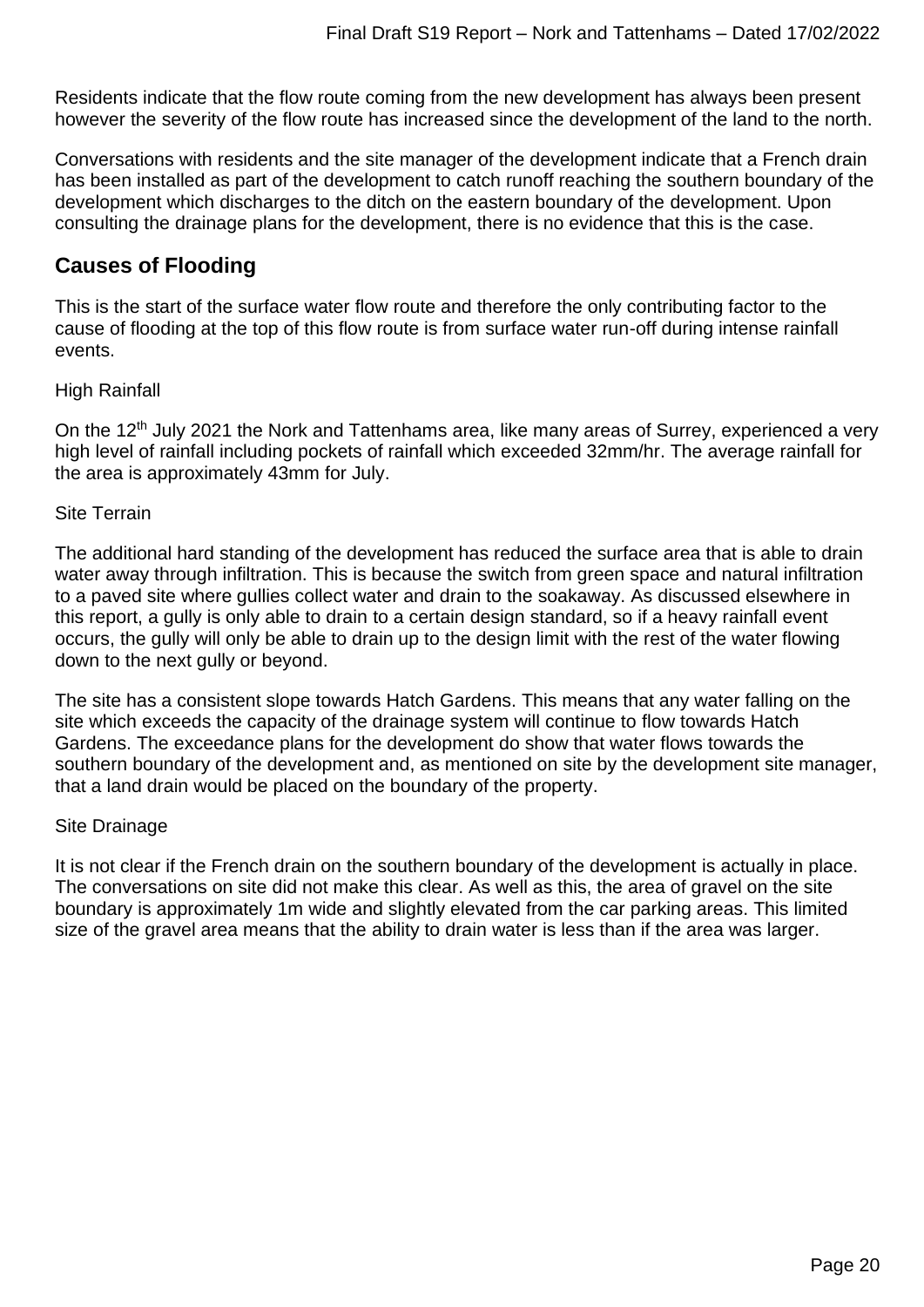# <span id="page-20-0"></span>**Recommendations**

The following options should be examined by the risk management authorities and residents to be assessed for their feasibility and financial viability. These should be considered as part of an adaptation to the catchment rather than specific intervention which will remove this surface water flow route. Recommendations are not instructions and need to be examined by the relevant Risk Management Authority or individual.

1. Reduction of surface water runoff from new development - Consideration given to implement features on the southern boundary of the new development site. This is to prevent water from leaving the site during exceedance events. This could consist of a bund or the raising of kerb levels to prevent water shedding from the site.

#### **Relevant RMA –** Site developers

2. Drainage investigation of development site – Consider investigating the existence and condition of the French drain on the southern boundary of the new development. If the existence of the French drain is confirmed, the size of the gravel area could be increased to improve the potential for drainage.

#### **Relevant RMA –** Site developers

3. Property Flood Resilience Measures – Residents could investigate ways to make their properties more resilient to flooding and reduce the overall impact of the flooding.

#### **Relevant RMAs –** Homeowners

4. Consideration of surface water flow routes during the planning process – Surface water flow routes to be considered for major and minor planning applications and their impacts both on and off site.

**Relevant RMAs –** Reigate and Banstead Borough Council Planning and Surrey County Council Flood and Climate Resilience

5. Reinstate watercourse adjacent to the development site - Developers to consider reinstating the ditch to the east of the development to act as additional storage for surface water during high rainfall events.

**Relevant RMA –** Site Developers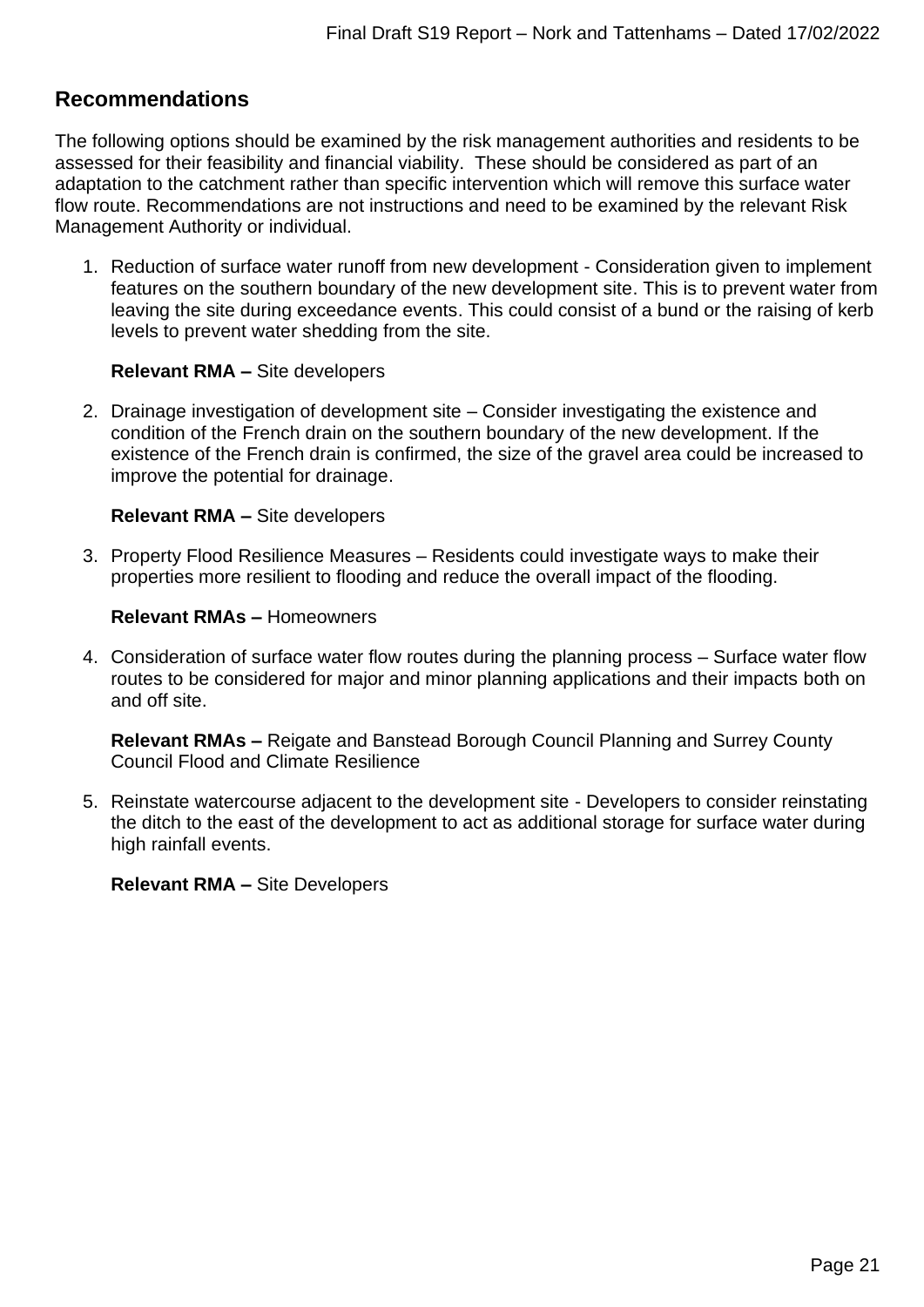# <span id="page-21-0"></span>**Conclusions**

The heavy rainfall that occurred in July 2021 resulted in flooding along the modelled surface water flow routes in the Nork and Tattenhams area.

Urbanisation within the catchment area by development and an increase of hard landscaping has increased surface water flow along the flow routes and has reduced infiltration locally.

The flooding has been exacerbated by the nature of the local topography. The steep valley sides impact upon the ability for surface water to drain efficiently into the existing drainage network. As a result, water accumulates at these topographical low points. Eventually the water overtops the kerb threshold and flows towards the properties. These are situated at a lower elevation to that of the road and the associated drainage system. The flooding experienced has been increased where residents have extended their properties into the surface water flow route, or erected features which have diverted flow routes.

The recommendations made in this report are catchment specific and have been provided for consideration of the relevant risk management authorities or individuals. These should be considered as part of an adaptation to the catchment rather than specific intervention which will remove this surface water flow route.